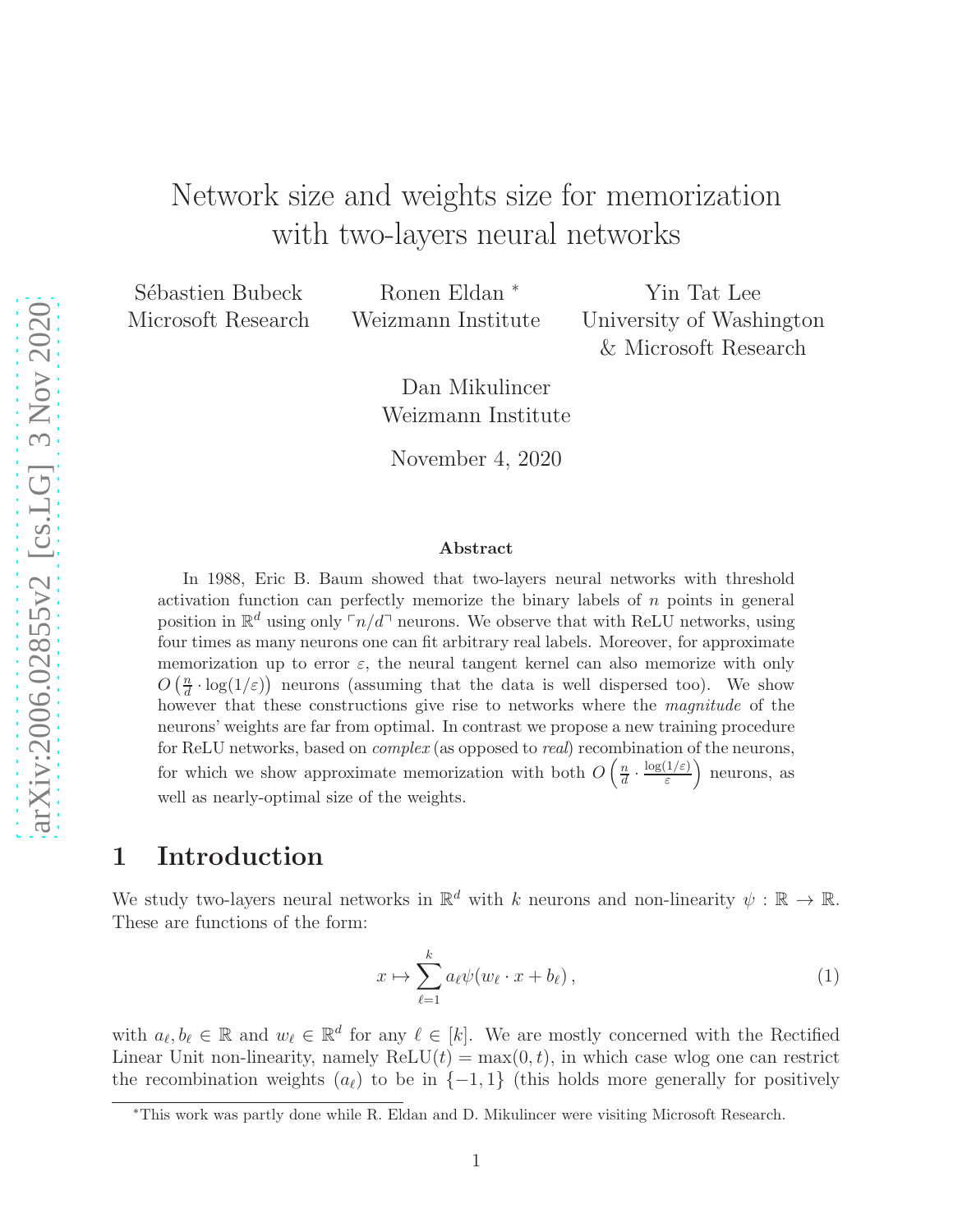homogeneous non-linearities). We denote by  $\mathcal{F}_k(\psi)$  the set of functions of the form [\(1\)](#page-0-0). Under mild conditions on  $\psi$  (namely that it is not a polynomial), such neural networks are universal, in the sense that for  $k$  large enough they can approximate any continuous function [\[Cybenko](#page-23-0), [1989,](#page-23-0) [Leshno et al.,](#page-24-0) [1993](#page-24-0)].

In this paper we are interested in approximating a target function on a *finite* data set. This is also called the *memorization* problem. Specifically, fix a data set  $(x_i, y_i)_{i \in [n]} \in$  $(\mathbb{R}^d \times \mathbb{R})^n$  and an approximation error  $\varepsilon > 0$ . We denote  $\mathbf{y} = (y_1, \ldots, y_n)$ , and for a function  $f : \mathbb{R}^d \to \mathbb{R}$  we write  $f = (f(x_1), \ldots, f(x_n))$ . The main question concerning the memorization capabilities of  $\mathcal{F}_k(\psi)$  is as follows: How large should be k so that there exists  $f \in \mathcal{F}_k(\psi)$  such that  $\|\mathbf{f} - \mathbf{y}\|^2 \leq \varepsilon \|\mathbf{y}\|^2$  (where  $\|\cdot\|$  denotes the Euclidean norm)? A simple consequence of universality of neural networks is that  $k \geq n$  is sufficient (see Proposition [2\)](#page-5-0). In fact (as was already observed by [Baum](#page-23-1) [\[1988\]](#page-23-1) for threshold  $\psi$  and binary labels, see Proposition [3\)](#page-6-0) much more compact representations can be achieved by leveraging the high-dimensionality of the data. Namely we prove that for  $\psi = \text{ReLU}$  and a data set in general position (i.e., any hyperplane contains at most d points), one only needs  $k \geq 4 \cdot \frac{m}{d}$  $\frac{n}{d}$ to memorize the data perfectly, see Proposition [4.](#page-6-1) The size  $k \approx n/d$  is clearly optimal, by a simple parameter counting argument. We call the construction given in Proposition [4](#page-6-1) a Baum network, and as we shall see it is of a certain combinatorial flavor. In addition we also prove that such memorization can in fact essentially be achieved in a kernel regime (with a bit more assumptions on the data): we prove in Theorem [2](#page-8-0) that for  $k = \Omega\left(\frac{n}{d}\right)$  $\frac{n}{d} \log(1/\varepsilon)$ ) one can obtain approximate memorization with the Neural Tangent Kernel [\[Jacot et al.,](#page-23-2) [2018\]](#page-23-2), and we call the corresponding construction the NTK network. Specifically, the kernel we consider is,

$$
\mathbb{E}\left[\nabla_w \psi(w \cdot x) \cdot \nabla_w \psi(w \cdot y)\right] = \mathbb{E}\left[(x \cdot y)\psi'(w \cdot x)\psi'(w \cdot y)\right],
$$

where  $\nabla_w$  is the gradient with respect to the w variable and the expectation is taken over a random initialization of w.

Measuring regularity via total weight. One is often interested in fitting the data using functions which satisfy certain regularity properties. The main notion of regularity in which we are interested is the *total weight*, defined as follows: For a function  $f : \mathbb{R}^d \to \mathbb{R}$  of the form  $(1)$ , we define

$$
\mathbf{W}(f) := \sum_{\ell=1}^k |a_\ell| \sqrt{||w_\ell||^2 + b_\ell^2}.
$$

This definition is widely used in the literature, see Section [2](#page-4-0) for a discussion and references. Notably, it was shown in [Bartlett](#page-23-3) [\[1998](#page-23-3)] that this measure of complexity is better associated with the network's generalization ability compared to the size of the network. We will be interested in constructions which have both a small number of neurons and a small total weight.

Our main contribution: The complex network. As we will see below, both the Baum network and the NTK networks have sub-optimal total weight. The main technical contri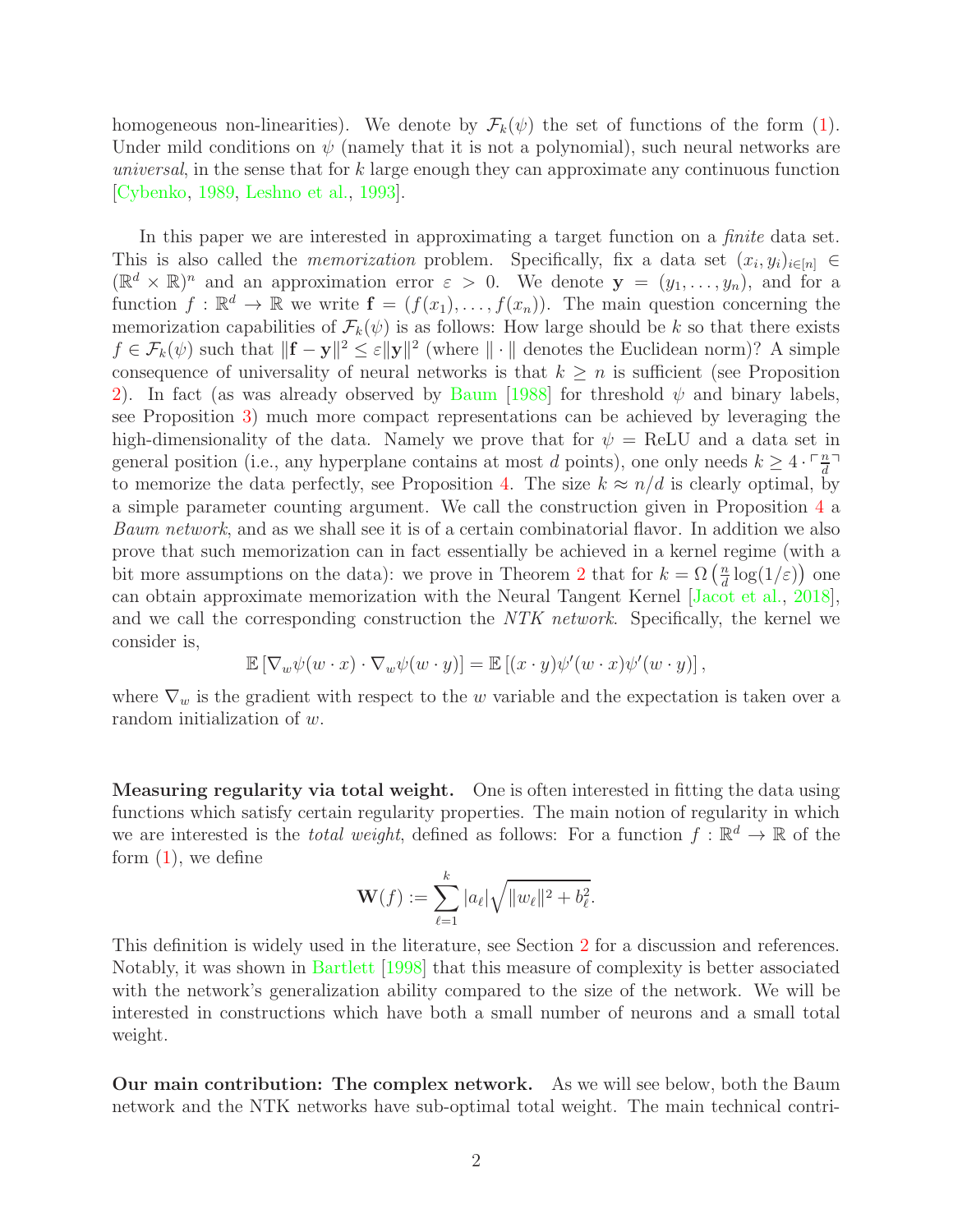bution of our paper is a third type of construction, which we call the harmonic network, that under the same assumptions on the data as for the NTK network, has both near-optimal memorization size and near-optimal total weight:

**Theorem 1** (Informal). Suppose that  $n \leq poly(d)$ . Let  $x_1, ..., x_N \in \mathbb{S}^{d-1}$  such that

$$
|x_i \cdot x_j| = \widetilde{O}\left(\frac{1}{\sqrt{d}}\right).
$$

For every  $\varepsilon > 0$  and every choice of labels  $(y_i)_{i=1}^n$  such that  $|y_i| = O(1)$  for all i, there exist  $k = \widetilde{O}\left(\frac{n}{d\varepsilon}\right)$  and  $f \in \mathcal{F}_k(\psi)$  such that

$$
\frac{1}{n}\sum_{i=1}^{n}\min\left(\left(y_{i}-f(x_{i})\right)^{2},1\right)\leq\varepsilon
$$

and such that  $\mathbf{W}(f) = \widetilde{O}(\sqrt{n}).$ 

We show below in Proposition [1](#page-3-0) that for random data one necessarily has  $W(f)$  =  $\tilde{\Omega}(\sqrt{n})$ , thus proving that the harmonic network has near-optimal total weight. Moreover we also argue in the corresponding sections that the Baum and NTK networks have total weight at least  $n\sqrt{n}$  on random data, thus being far from optimal.

An iterative construction. Both the NTK network and the harmonic network will be built by iteratively adding up small numbers of neurons. This procedure, akin to boosting, is justified by the following lemma. It shows that to build a large memorizing network it suffices to be able to build a small network f whose scalar product with the data  $f \cdot y$  is comparable to its variance  $\|\mathbf{f}\|^2$ :

**Lemma 1** Fix  $(x_i)_{i=1}^n$ . Suppose that there are  $m \in \mathbb{N}$  and  $\alpha, \beta > 0$  such that the following holds: For any choice of  $(y_i)_{i=1}^n$ , there exists  $f \in \mathcal{F}_m(\psi)$  with  $\mathbf{y} \cdot \mathbf{f} \ge \alpha ||\mathbf{y}||^2$  and  $||\mathbf{f}||^2 \le \beta ||\mathbf{y}||^2$ . Then for all  $\varepsilon > 0$ , there exists  $g \in \mathcal{F}_{mk}(\psi)$  such that

<span id="page-2-0"></span>
$$
\|\mathbf{g} - \mathbf{y}\|^2 \leq \varepsilon \|\mathbf{y}\|^2
$$

with

$$
k \le \frac{\beta}{\alpha^2} \log(1/\varepsilon).
$$

Moreover, if the above holds with  $\mathbf{W}(f) \leq \omega$ , then  $\mathbf{W}(g) \leq \frac{\omega}{\alpha}$  $\frac{\omega}{\alpha} \log(1/\varepsilon).$ 

**Proof.** Denote  $\eta = \frac{\alpha}{\beta}$  $\frac{\alpha}{\beta}$  and  $\mathbf{r}_1 = \mathbf{y}$ . Then, there exists  $f_1 \in \mathcal{F}_m(\psi)$ , such that

$$
\|\eta \mathbf{f}_1 - \mathbf{r}_1\|^2 = \|\mathbf{r}_1\|^2 - 2\eta \mathbf{y} \cdot \mathbf{f}_1 + \eta^2 \|\mathbf{f}_1\|^2 \le \|\mathbf{r}_1\|^2 \left(1 - 2\frac{\alpha^2}{\beta} + \frac{\alpha^2}{\beta}\right)
$$
  

$$
\le \|\mathbf{r}_1\|^2 \left(1 - \frac{\alpha^2}{\beta}\right) = \|\mathbf{y}\|^2 \left(1 - \frac{\alpha^2}{\beta}\right)
$$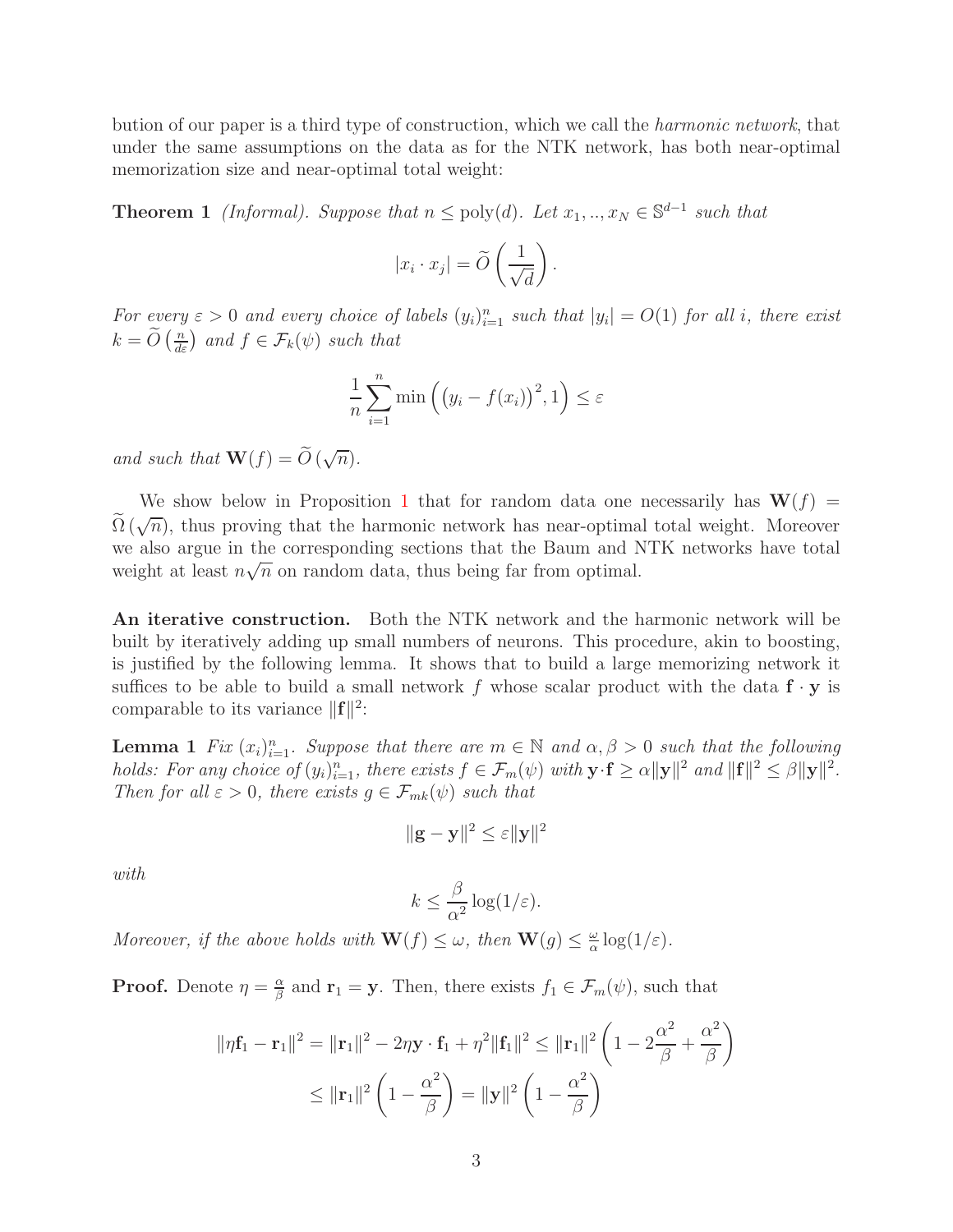The result is obtained by iterating the above inequality with  $\mathbf{r}_i = \mathbf{y} - \eta \sum_{j=1}^{i-1} \mathbf{f}_j$  taken as the residuals. By induction, if we set  $g = \eta \sum_{j=1}^{k} f_j$ , we get

$$
\|\mathbf{g} - \mathbf{y}\| = \|\eta \mathbf{f}_k - \mathbf{r}_k\| \le \|\mathbf{r}_k\|^2 \left(1 - \frac{\alpha^2}{\beta}\right) = \|\mathbf{y}\|^2 \left(1 - \frac{\alpha^2}{\beta}\right)^k.
$$

In both the NTK and harmonic constructions, the function  $f$  will have the largest possible correlation with the data set attainable for a network of constant size. However, the harmonic network will have the extra advantage that the function  $f$  will be composed of a single neuron whose weight is the smallest one attainable. Thus, the harmonic network will enjoy both the smallest possible number of neurons and smallest possible total weight (up to logarithmic factors). Note however that the dependency on  $\varepsilon$  is worse for the harmonic network, which is technically due to a constant order term in the variance which we do not know how to remove.

We conclude the introduction by showing that a total weight of  $\Omega(\sqrt{n})$  is necessary for approximate memorization. Just like for the upper bound, it turns out that it is sufficient to consider how well can one correlate a single neuron. Namely the proof boils down to showing that a single neuron cannot correlate well with random data sets.

<span id="page-3-0"></span>**Proposition 1** There exists a data set  $(x_i, y_i)_{i \in [n]} \in (\mathbb{S}^{d-1} \times \{-1, 1\})^n$  such that for every function f of the form [\(1\)](#page-0-0) with  $\psi$  L-Lipschitz and which satisfies  $\Vert \mathbf{f} - \mathbf{y} \Vert^2 \leq \frac{1}{2}$  $\frac{1}{2}$ ||**y**||<sup>2</sup>, it holds that  $\mathbf{W}(f) \geq \frac{\sqrt{n}}{8L}$  $\frac{\sqrt{n}}{8L}$ .

Proof. We have

$$
\frac{1}{2}||\mathbf{y}||^2 \ge ||\mathbf{f} - \mathbf{y}||^2 \ge ||\mathbf{y}||^2 - 2\mathbf{f} \cdot \mathbf{y} \Rightarrow \mathbf{f} \cdot \mathbf{y} \ge \frac{1}{4}||\mathbf{y}||^2,
$$

that is

$$
\sum_{\ell=1}^k \sum_{i=1}^n y_i a_\ell \psi(w_\ell \cdot x_i - b_\ell) \ge \frac{n}{4},
$$

which implies:

$$
\max_{w,b} \sum_{i=1}^n y_i \frac{\psi(w \cdot x_i - b)}{\sqrt{\|w\|^2 + b^2}} \ge \frac{n}{4\mathbf{W}(f)}.
$$

Now let us assume that  $y_i$  are  $\pm 1$  uniformly at random (i.e., Rademacher random variables), and thus by Talagrand's contraction lemma for the Rademacher complexity (see [Lemma 26.9, [Shalev-Shwartz and Ben-David](#page-24-1) [\[2014\]](#page-24-1)]) we have:

$$
\mathbb{E} \max_{w,b} \sum_{i=1}^{n} y_i \frac{\psi(w \cdot x_i - b)}{\sqrt{\|w\|^2 + b^2}} \le L \cdot \mathbb{E} \max_{w,b} \sum_{i=1}^{n} y_i \frac{w \cdot x_i - b}{\sqrt{\|w\|^2 + b^2}}
$$
  

$$
\le L \cdot \mathbb{E} \sqrt{\left\| \sum_{i=1}^{n} y_i x_i \right\|^2 + n} \le 2L\sqrt{n},
$$

and thus  $\mathbf{W}(f) \geq \frac{\sqrt{n}}{8L}$ 8L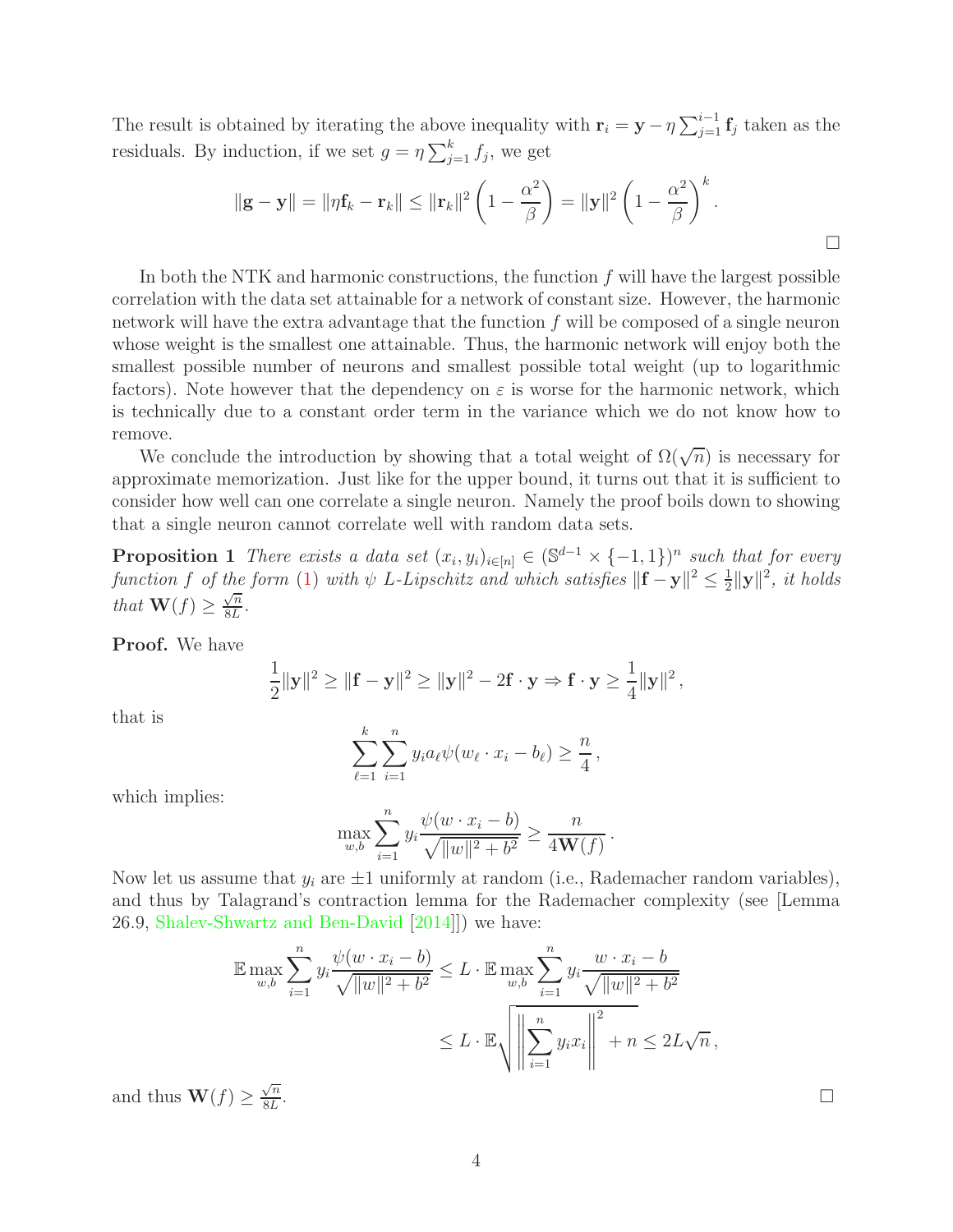### <span id="page-4-0"></span>2 Related works

**Exact memorization.** The observation that  $n$  neurons are sufficient for memorization with essentially arbitrary non-linearity was already made in  $\lceil \text{Bach}, 2017 \rceil$  (using Carathéodory's theorem), and before that a slightly weaker bound with  $n + 1$  neurons was already observed in [\[Bengio et al.](#page-23-4), [2006](#page-23-4)] (or more recently  $2n + d$  in [\[Zhang et al.](#page-24-2), [2017](#page-24-2)]). The contribution of Proposition [2](#page-5-0) is to show that this statement of exactly n neurons follows in fact from elementary linear algebra.

As already mentioned above, [Baum](#page-23-1) [\[1988](#page-23-1)] proved that for threshold non-linearity and binary labels one can obtain a much better bound of  $n/d$  neurons for memorization, as long as the data is in general position. This was generalized to the ReLU non-linearity (but still binary labels) in [Yun et al.](#page-24-3) [\[2019](#page-24-3)] (we note that this paper also considers some questions around memorization capabilities of deeper networks). Our modest contribution here is to generalize this to arbitrary real labels, see Proposition [4.](#page-6-1)

Gradient-based memorization. A different line of works on memorization studies whether it can be achieved via gradient-based optimization on various neural network architectures. The literature here is very large, but early results with minimal assumptions include [Li and Liang](#page-24-4) [\[2018\]](#page-24-4), [Soltanolkotabi et al.](#page-24-5) [\[2018\]](#page-24-5) which were notably generalized in [\[Allen-Zhu et al.,](#page-22-1) [2019](#page-22-1), [Du et al.](#page-23-5), [2019\]](#page-23-5). Crucially these works leverage very large overparametrization, i.e., the number of neurons is a large polynomial in the number of data points. For a critique of this large overparametrization regime see [\[Chizat et al.](#page-23-6), [2019,](#page-23-6) [Ghorbani et al.](#page-23-7), [2019](#page-23-7), [Yehudai and Shamir](#page-24-6), [2019](#page-24-6)], and for a different approach based on a certain scaling limit of stochastic gradient descent for sufficiently overparametrized networks see [\[Chizat and Bach,](#page-23-8) [2018](#page-23-8), [Mei et al.,](#page-24-7) [2018](#page-24-7)]. More recently the amount of overparametrization needed was improved to a small polynomial dependency in  $n$  and  $d$  in [\[Kawaguchi and Huang](#page-24-8), [2019](#page-24-8), Oymak and Soltanolkotabi, 2019, Song and Yang, 2019]. In the random features regime, [Bresler and Nagaraj](#page-23-9) [\[2020](#page-23-9)] have also considered an iterative construction procedure for memorization. This is somewhat different than our approach, in which the iterative procedure updates the  $w_j$ 's, and a much smaller number of neurons is needed as a result. Finally, very recently Amit Daniely [\[Daniely](#page-23-10), [2019,](#page-23-10) [2020\]](#page-23-11) showed that gradient descent already works in the optimal regime of  $k = O(n/d)$ , at least for random data (and random labels). This result is closely related to our analysis of the NTK network in Section [4.](#page-7-0) Minor distinctions are that we allow for arbitrary labels, and we take a "boosting approach" were neurons are added one by one (although we do not believe that this is an essential difference).

Total weight complexity. It is well-known since [Bartlett](#page-23-3) [\[1998](#page-23-3)] that the total weight of a two-layers neural network is a finer measure of complexity than the number of neurons to control its generalization (see [Neyshabur et al.](#page-24-9) [\[2015](#page-24-9)] and [Arora et al.](#page-22-2) [\[2019\]](#page-22-2) for more recent discussions on this, as well as [Bartlett et al.](#page-23-12) [\[2017\]](#page-23-12) for other notions of norms for deeper networks). Of course the bound  $\mathbf{W} = \tilde{O}(\sqrt{n})$  proved here leads to vacuous generalization performance, as is necessary since the Harmonic network can memorize completely random data (for which no generalization is possible). It would be interesting to see if the weight of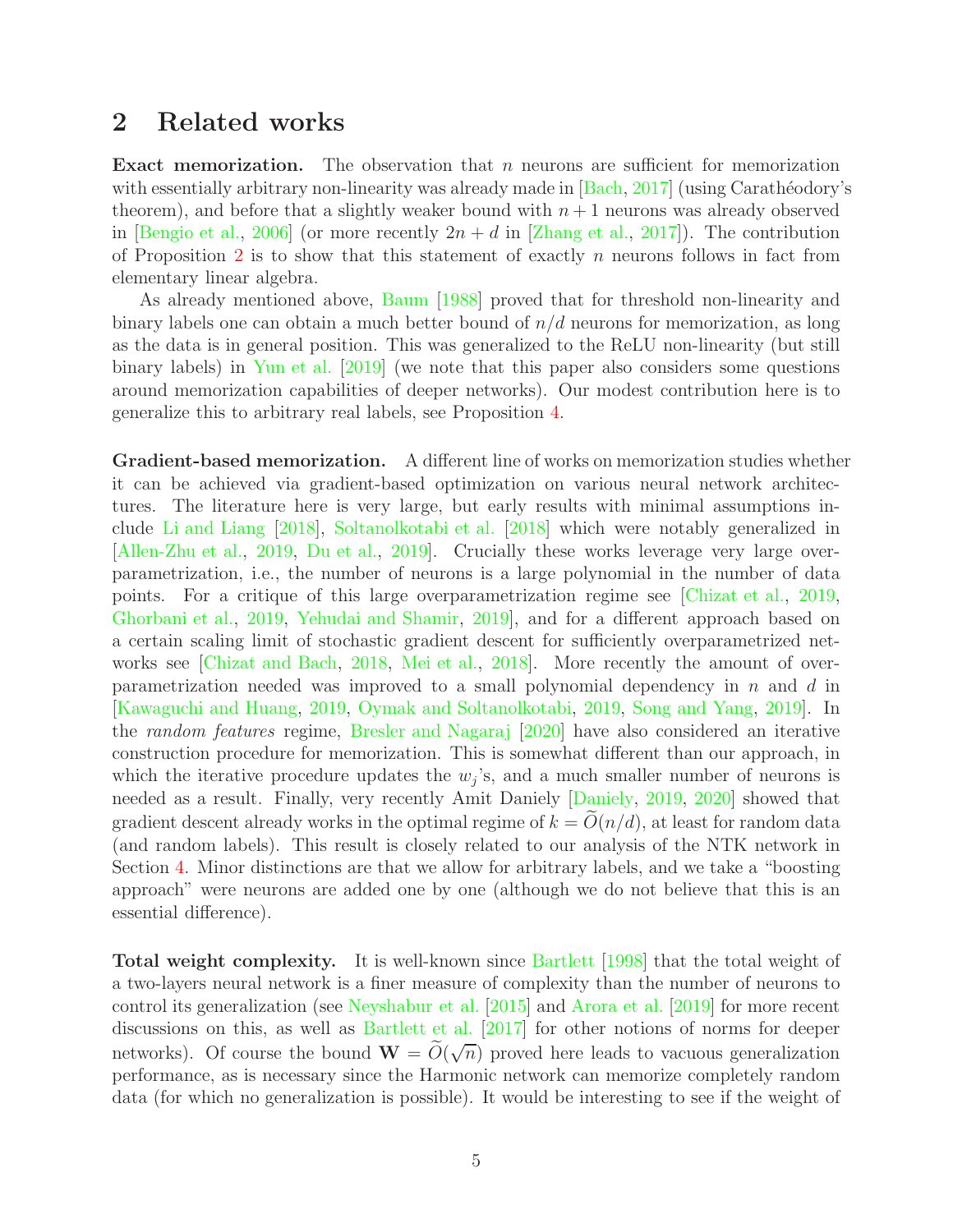the Harmonic network can be smaller for more structured data, particularly given the context raised by the work [\[Zhang et al.,](#page-24-2) [2017\]](#page-24-2) (where it was observed that SGD on deep networks will memorize arbitrary data, hence the question of where does the seeming generalization capabilities of those networks come from). We note the recent work [\[Ji and Telgarsky](#page-23-13), [2020\]](#page-23-13) which proves for example that polylogarithmic size network is possible for memorization under a certain margin condition. Finally we also note that the effect in function space of bounding W has been recently studied in [Ongie et al.](#page-24-10) [\[2020\]](#page-24-10), [Savarese et al.](#page-24-11) [\[2019](#page-24-11)].

Complex weights. It is quite natural to consider neural networks with complex weights. Indeed, as was already observed by Barron [\[Barron](#page-23-14), [1993\]](#page-23-14), the Fourier transform  $f(x) =$  $\int \hat{f}(\omega) \exp(i\omega \cdot x) d\omega$  exactly gives a representation of f as a two-layers neural network with the non-linearity  $\psi(t) = \exp(it)$ . More recently, it was noted in [Andoni et al.](#page-22-3) [\[2014\]](#page-22-3) that randomly perturbing a neuron with *complex weights* is potentially more beneficial than doing a mere real perturbation. We make a similar observation in Section [5](#page-11-0) for the construction of the Harmonic network, where we show that complex perturbations allow to deal particularly easily with higher order terms in some key Taylor expansion. Moreover we also note that [Andoni et al.](#page-22-3) [\[2014](#page-22-3)] considers non-linearity built from Hermite polynomials, which shall be a key step for us too in the construction of the Harmonic network (the use of Hermite polynomials in the context of learning theory goes back to [\[Kalai et al.](#page-24-12), [2008\]](#page-24-12)).

While orthogonal to our considerations here, we also note the work of Fefferman [\[Fefferman,](#page-23-15) [1994\]](#page-23-15), where he used the analytical continuation of a (real) neural network to prove a certain uniqueness property (essentially that two networks with the same output must have the same weights up to some obvious symmetries and obvious counter-examples).

### <span id="page-5-1"></span>3 Elementary results on memorization

In this section we give a few examples of elementary conditions on k,  $\psi$  and the data set so that one can find  $f \in \mathcal{F}_k(\psi)$  with  $\mathbf{f} = \mathbf{y}$  (i.e., exact memorization). We prove three results: (i)  $k \ge n$  suffices for any non-polynomial  $\psi$ , (ii)  $k \ge \frac{n}{d} + 3$  with  $\psi(t) = 1$  { $t \ge 0$ } suffices for binary labels with data in general position (this is exactly [Baum](#page-23-1) [\[1988\]](#page-23-1)'s result), and (iii)  $k \geq 4 \cdot \lceil \frac{n}{d} \rceil$  $\frac{n}{d}$ <sup>n</sup> with  $\psi = \text{ReLU}$  suffices for data in general position and arbitrary labels.

<span id="page-5-0"></span>We start with the basic linear algebraic observation that having a number of neurons larger than the size of the data set is always sufficient for perfect memorization:

**Proposition 2** Assuming that  $\psi$  is not a polynomial, there exists  $f \in \mathcal{F}_n(\psi)$  such that  $f = y$ .

**Proof.** Note that the set of functions of the form  $(1)$  (with arbitrary k) corresponds to the vector space V spanned by the functions  $\psi_{w,b}: x \mapsto \psi(w \cdot x + b)$ . Consider the linear operator  $\Psi: V \to \mathbb{R}^n$  that corresponds to the evaluation on the data points  $(x_i)$  (i.e.,  $\Psi(f)$ )  $(f(x_i))_{i\in[n]}$ . Since  $\psi$  is not a polynomial, the image of  $\Psi$  is  $\text{Im}(\Psi) = \mathbb{R}^n$ . Moreover  $\text{Im}(\Psi)$  is spanned by the set of vectors  $\Psi(\psi_{w,b})$  for  $w \in \mathbb{R}^d, b \in \mathbb{R}$ . Now, since  $\dim(\text{Im}(\Psi)) = n$ , one can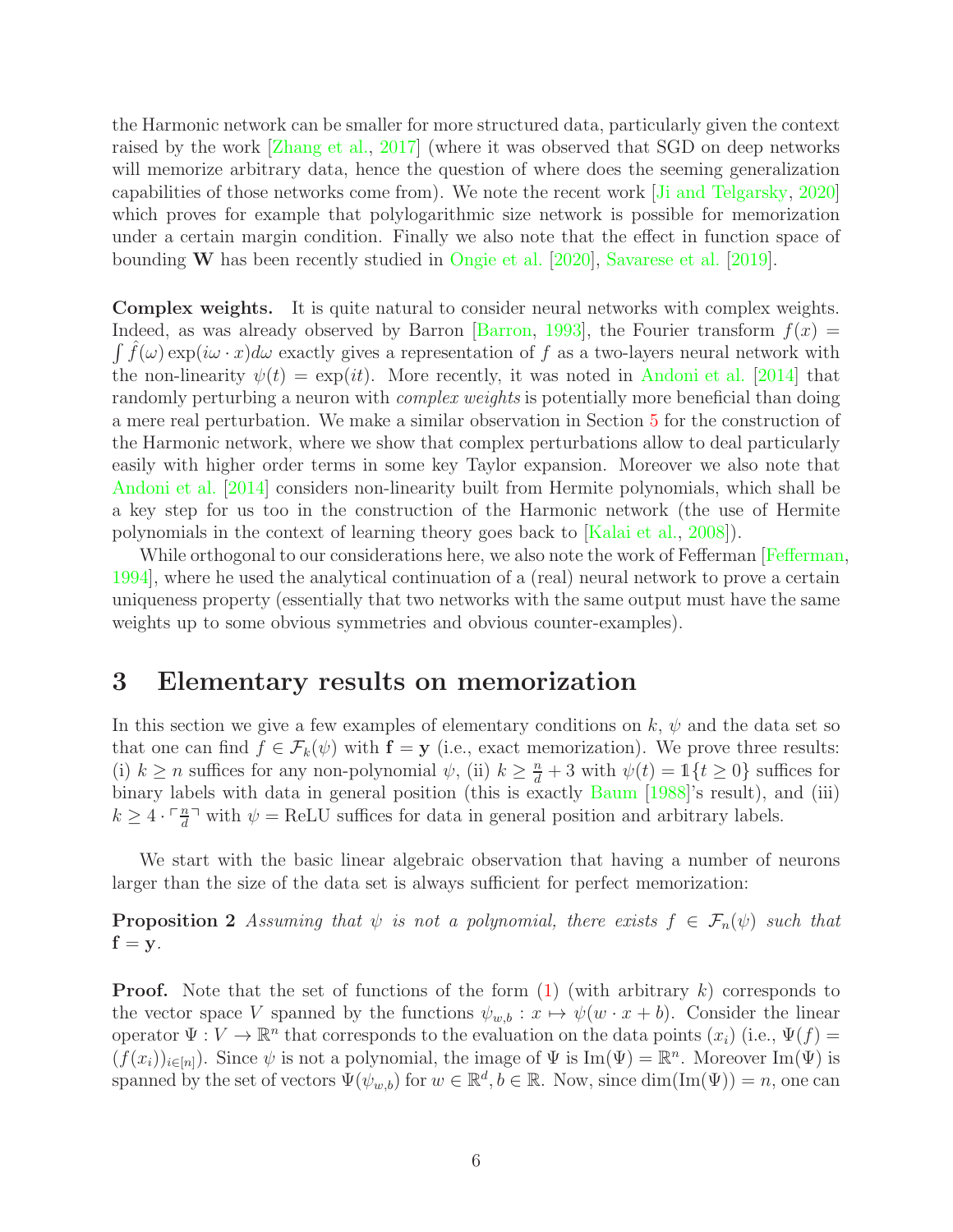extract a subset of n such vectors with the same span, that is there exists  $w_1, b_1, \ldots, w_n, b_n$ such that

$$
\mathrm{span}(\Psi(\psi_{w_1,b_1}),\ldots,\Psi(\psi_{w_n,b_n}))=\mathbb{R}^n,
$$

which concludes the proof.  $\Box$ 

<span id="page-6-0"></span>In [\[Baum](#page-23-1), [1988\]](#page-23-1) it is observed that one can dramatically reduce the number of neurons for high-dimensional data:

**Proposition 3** Fix  $\psi(t) = 1 \{ t \geq 0 \}$ . Let  $(x_i)_{i \in [n]}$  be in general position in  $\mathbb{R}^d$  (i.e., any hyperplane contains at most d points), and assume binary labels, i.e.,  $y_i \in \{0, 1\}$ . Then there exists  $f \in \mathcal{F}_{\frac{n}{d}+3}(\psi)$  such that  $\mathbf{f} = \mathbf{y}$ .

**Proof.** [Baum](#page-23-1) [\[1988\]](#page-23-1) builds a network iteratively as follows. Pick d points with label 1, say  $x_1, \ldots, x_d$ , and let  $H = \{x : u \cdot x = b\}$  be a hyperplane containing those points and no other points in the data, i.e.,  $x_i \notin H$  for any  $i > d$ . With two neurons (i.e.,  $f \in \mathcal{F}_2(\psi)$ ) one can build the indicator of a small neighborhood of H, namely  $f(x) = \psi(u \cdot x - (b - \tau)) - \psi(u \cdot x - (b + \tau))$ with  $\tau$  small enough, so that  $f(x_i) = 1$  for  $i \leq d$  and  $f(x_i) = 0$  for  $i > d$ . Assuming that the label 1 is the minority (which is without loss of generality up to one additional neuron), one thus needs at most  $2\frac{n}{2}$  $\frac{n}{2d}$  neurons to perfectly memorize the data.

We now extend Proposition [3](#page-6-0) to the ReLU non-linearity and arbitrary real labels. To do so we introduce the *derivative neuron* of  $\psi$  defined by:

$$
f_{\delta,u,v,b}: x \mapsto \frac{\psi((u+\delta v)\cdot x - b) - \psi(u \cdot x - b)}{\delta}, \qquad (2)
$$

with  $\delta \in \mathbb{R}$  and  $u, v \in \mathbb{R}^d$ . As  $\delta$  tends to 0, this function is equal to

<span id="page-6-3"></span><span id="page-6-2"></span>
$$
f_{u,v,b}(x) = \psi'(u \cdot x - b)v \cdot x \tag{3}
$$

for any x such that  $\psi$  is differentiable at  $u \cdot x - b$ . In fact, for the ReLU one has for any x such that  $u \cdot x \neq b$  that  $f_{\delta,u,v,b}(x) = f_{u,v,b}(x)$  for  $\delta$  small enough (this is because the ReLU is piecewise linear). We will always take  $\delta$  small enough and u such that  $f_{\delta,u,v,b}(x_i) = f_{u,v,b}(x_i)$ for any  $i \in [n]$ , for example by taking

<span id="page-6-4"></span>
$$
\delta = \frac{1}{2} \min_{i \in [n]} \frac{|u \cdot x_i - b|}{|v \cdot x_i|}.
$$
\n(4)

<span id="page-6-1"></span>Thus, as far as memorization is concerned, we can assume that  $f_{u,v,b} \in \mathcal{F}_2(\text{ReLU})$ . With this observation it is now trivial to prove the following extension of Baum's result:

**Proposition 4** Let  $(x_i)_{i \in [n]}$  be in general position in  $\mathbb{R}^d$  (i.e., any hyperplane contains at most d points). Then there exists  $f \in \mathcal{F}_{4 \cdot \frac{n}{d}}(ReLU)$  such that  $\mathbf{f} = \mathbf{y}$ .

**Proof.** Pick an arbitrary set of d points, say  $(x_i)_{i \leq d}$ , and let  $H = \{x : u \cdot x = b\}$  be a hyperplane containing those points and no other points in the data, i.e.,  $x_i \notin H$  for any  $i > d$ . With four neurons one can build the function  $f = f_{u,v,b-\tau} - f_{u,v,b+\tau}$  with  $\tau$  small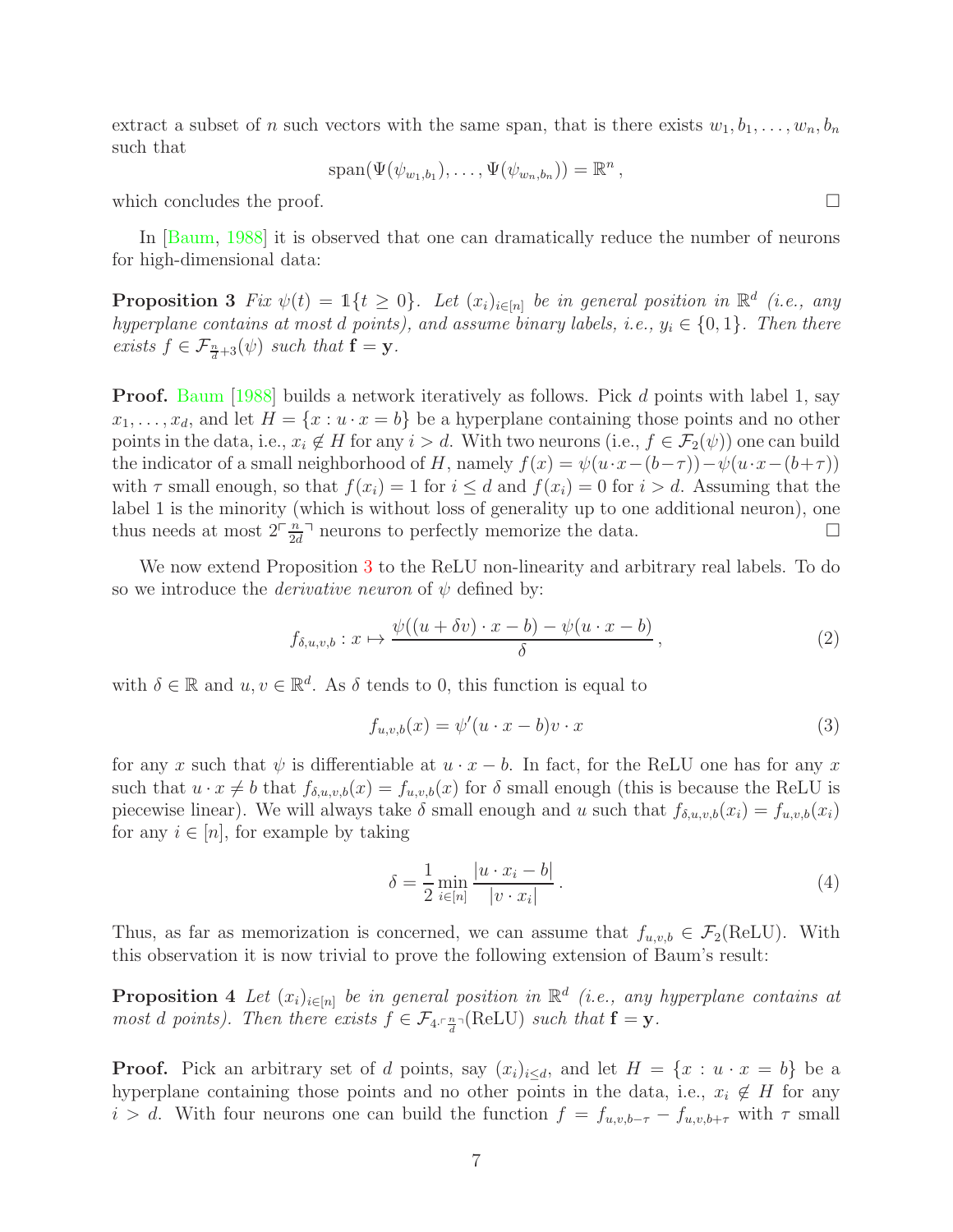enough so that  $f(x_i) = x_i \cdot v$  for  $i \leq d$  and  $f(x_i) = 0$  for  $i > d$ . It only remains to pick v such that  $v \cdot x_i = y_i$  for any  $i \leq d$ , which we can do since the matrix given by  $(x_i)_{i \leq d}$  is full rank (by the general position assumption).  $\Box$ 

Let us now sketch the calculation of this network's total weight in the case that the  $x_i$ 's are independent uniform points on  $\mathbb{S}^{d-1}$  and  $y_i$  are  $\pm 1$ -Bernoulli distributed. We will show that the total weight is at least  $n^2/\sqrt{d}$ , thus more than *n* times the optimal attainable weight given in Proposition [1.](#page-3-0)

Consider the matrix X whose rows are the vectors  $(x_i)_{i\leq d}$ . The vector v taken in the neuron corresponding to those points solves the equation  $Xv = y$  and since the distribution of  $X$  is absolutely continuous, we have that  $X$  is invertible almost surely and therefore  $v = X^{-1}y$ , implying that  $|v| \ge ||X||_{OP}^{-1}$  $\sqrt{d}$ . It is well-known (and easy to show) that with overwhelming probability,  $||X||_{\text{OP}} = O(1)$ , and thus  $||v|| = \Omega(\sqrt{d})$ .

Observe that by normalizing the parameter  $\delta$  accordingly, we can assume that  $||u|| = 1$ . By definition we have  $u \cdot x_i = b$  for all  $i = 1, \ldots, d$ . A calculation shows that with probability  $\Omega(1)$  we have  $b = \Theta(1/\sqrt{d}).$ 

Next, we claim that  $|v \cdot u| \le (1 - \rho) ||v||$  for some  $\rho = \Omega(1)$ . Indeed, suppose otherwise. Denote  $c = \frac{1}{d}$  $\frac{1}{d} \sum_{i \in [d]} x_i$ . It is easy to check that with high probability,  $||c|| = O\left(\frac{1}{\sqrt{2\pi}}\right)$ d . Note that  $v \cdot c = \frac{1}{d}$  $\frac{1}{d} \sum_{i \in [d]} y_i = O(1/\sqrt{d}).$  This implies that

$$
b(|v \cdot u| - O(1)) \le |v \cdot (bu - c)| \le \sqrt{||v||^2 - (v \cdot u)^2} ||bu - c|| \le \sqrt{2\rho} \frac{||v||}{\sqrt{d}},
$$

where we used the fact that  $(bu - c) \perp (v \cdot u)u$ . Thus we have

$$
\Omega(1 - 2\rho) = b(1 - 2\rho) ||v|| = O(\sqrt{\rho}).
$$

leading to a contradiction. To summarize, we have  $||v|| = \Omega(\sqrt{d}), ||u|| = 1, |u \cdot v| \le (1 - \rho)||v||$ ,  $\rho = \Omega(1)$ , and  $b = O(1/\sqrt{d})$ . Since spherical marginals are approximately Gaussian, if x is uniform in  $\mathbb{S}^{d-1}$  we have that the joint distribution of  $(x \cdot u, x \cdot v)$  conditional on v and u is approximately  $\mathcal N$  $\sqrt{ }$  $0, \frac{1}{d}$ d  $\begin{pmatrix} 1 & (1 - \rho)\beta \\ (1 - \rho)\beta & \beta \end{pmatrix}$  with  $\rho = \Omega(1)$  and  $\beta = \Theta(d)$ . Therefore, with probability  $\Omega(1/n)$  we have  $|x \cdot v| = \Omega(1)$  and  $|x \cdot u - b| = O(1/(n\sqrt{d}))$ .

We conclude that

$$
\mathbb{P}\left(\exists i \ge d+1 \text{ s.t. } \frac{|x_i \cdot u - b|}{|x_i \cdot v|} = O\left(\frac{1}{n\sqrt{d}}\right) | x_1, ..., x_d\right) = \Omega(1).
$$

Therefore, we get  $\delta = O(1/n\sqrt{d})$  which implies that the weight of the neuron is of order at least  $\frac{||u||}{\delta} = \Omega(n\sqrt{d})$ . This happens with probability  $\Omega(1)$  for every one of the first  $n/(2d)$ neurons, implying that the total weight is of order  $n^2/\sqrt{d}$ .

# <span id="page-7-0"></span>4 The NTK network

The constructions in Section [3](#page-5-1) are based on a very careful set of weights that depend on the entire dataset. Here we show that essentially the same results can be obtained in the neural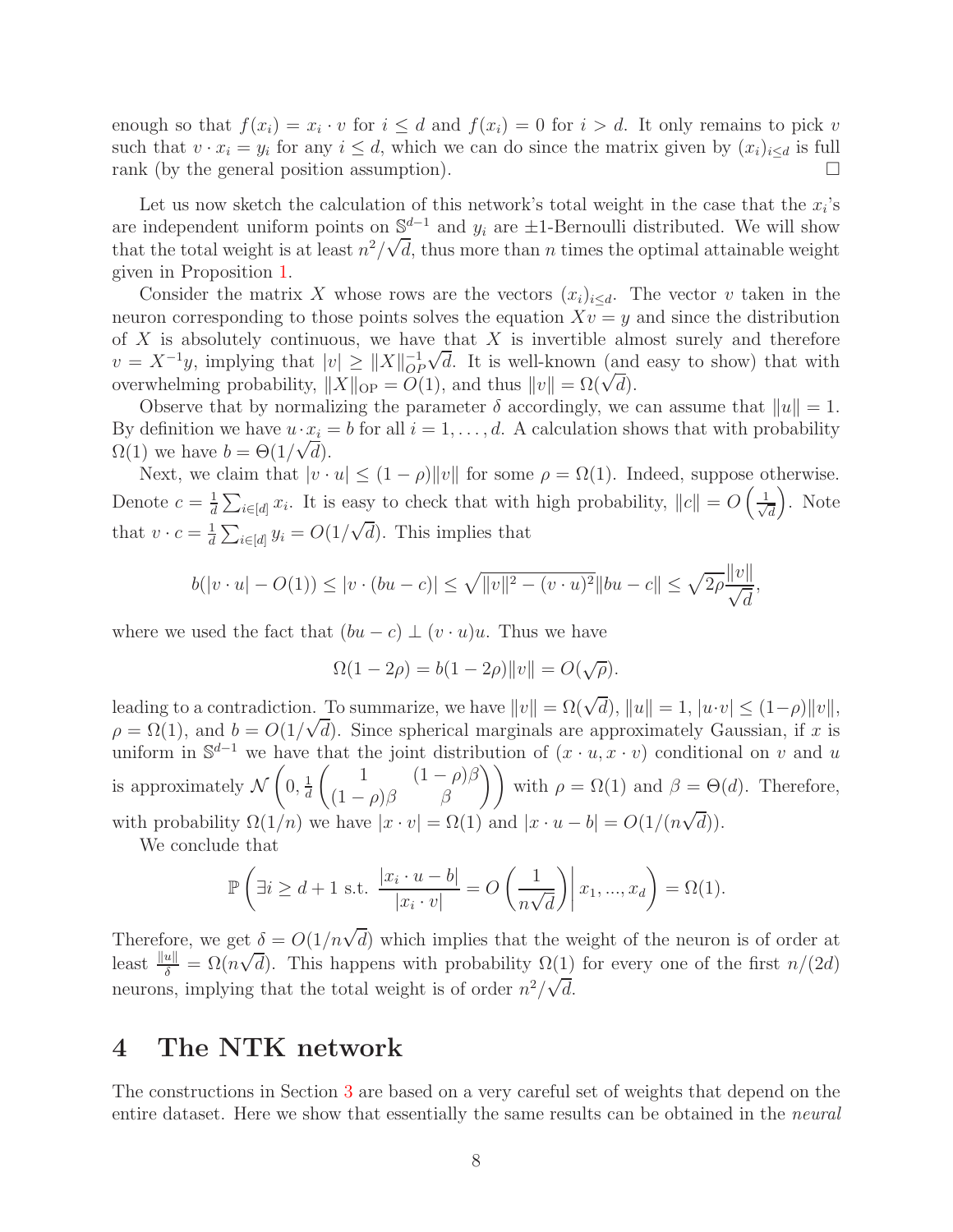tangent kernel regime. That is, we take pair of neurons as given in [\(2\)](#page-6-2) (which corresponds in fact to [\(3\)](#page-6-3) since we will take  $\delta$  to be small, we will also restrict to  $b = 0$ ), and crucially we will also have that the "main weight" u will be chosen at random from a standard Gaussian, and only the "small perturbation"  $v$  will be chosen as a function of the dataset. The guarantee we obtain is slightly weaker than in Proposition [4:](#page-6-1) we have a  $\log(1/\varepsilon)$  overhead in the number of neurons, and moreover we also need to assume that the data is "well-spread". Specifically we consider the following notion of "generic data":

**Definition 1** We say that  $(x_i)_{i \in [n]}$  are  $(\gamma, \omega)$ -generic (with  $\gamma \in (\frac{1}{2i})$  $(\frac{1}{2n},1)$  and  $\omega > 0$ ) if:

- $||x_i|| > 1$  for all  $i \in [n]$ ,
- $\bullet$   $\frac{1}{1}$  $\frac{1}{n} \sum_{i=1}^n x_i x_i^{\top} \preceq \frac{\omega}{d}$  $\frac{\omega}{d} \cdot \mathrm{I}_d,$
- and  $|x_i \cdot x_j| \leq \gamma \cdot ||x_i|| \cdot ||x_j||$  for all  $i \neq j$ .

In the following we fix such a  $(\gamma,\omega)$ -generic data set. Note that i.i.d. points on the sphere are  $\sqrt{ }$  $O\left(\sqrt{\frac{\log(n)}{d}}\right)$ d  $(0, 0)(1)$ -generic. We now formulate our main theorem concerning the NTK network.

<span id="page-8-0"></span>**Theorem 2** There exists  $f \in \mathcal{F}_k(\text{ReLU})$ , produced in the NTK regime (see Theorem [3](#page-8-1) below for more details) with  $\mathbb{E}[\|\mathbf{f} - \mathbf{y}\|^2] \le \varepsilon \|\mathbf{y}\|^2$  (the expectation is over the random initialization of the "main weights") provided that

<span id="page-8-5"></span>
$$
k \cdot d \ge 20\omega \cdot n \log(1/\varepsilon) \cdot \frac{\log(2n)}{\log(1/\gamma)}.
$$
\n
$$
(5)
$$

<span id="page-8-1"></span>In light of Lemma [1,](#page-2-0) it will be enough to produce a width-2 network,  $f \in \mathcal{F}_2(\text{ReLU})$ , whose correlation with the data set is large.

**Theorem 3** There exists  $f \in \mathcal{F}_2(\text{ReLU})$  with

<span id="page-8-2"></span>
$$
\mathbf{y} \cdot \mathbf{f} \ge \frac{1}{10} \cdot \sqrt{\frac{\log(1/\gamma)}{\log(2n)}} \cdot ||\mathbf{y}||^2 ,\tag{6}
$$

<span id="page-8-3"></span>and

<span id="page-8-4"></span>
$$
\|\mathbf{f}\|^2 \le \frac{\omega \cdot n}{d} \|\mathbf{y}\|^2. \tag{7}
$$

In fact, one can take the construction [\(2\)](#page-6-2) with:

$$
u \sim \mathcal{N}(0, \mathcal{I}_d), \ v = \sum_{i:u \cdot x_i \ge 0} y_i x_i, \ \delta = \frac{1}{2} \frac{\min_{i \in [n]} |u \cdot x_i|}{|v \cdot x_i|}. \tag{8}
$$

which produces  $f \in \mathcal{F}_2(\text{ReLU})$  such that [\(6\)](#page-8-2) holds in expectation and [\(7\)](#page-8-3) holds almost surely.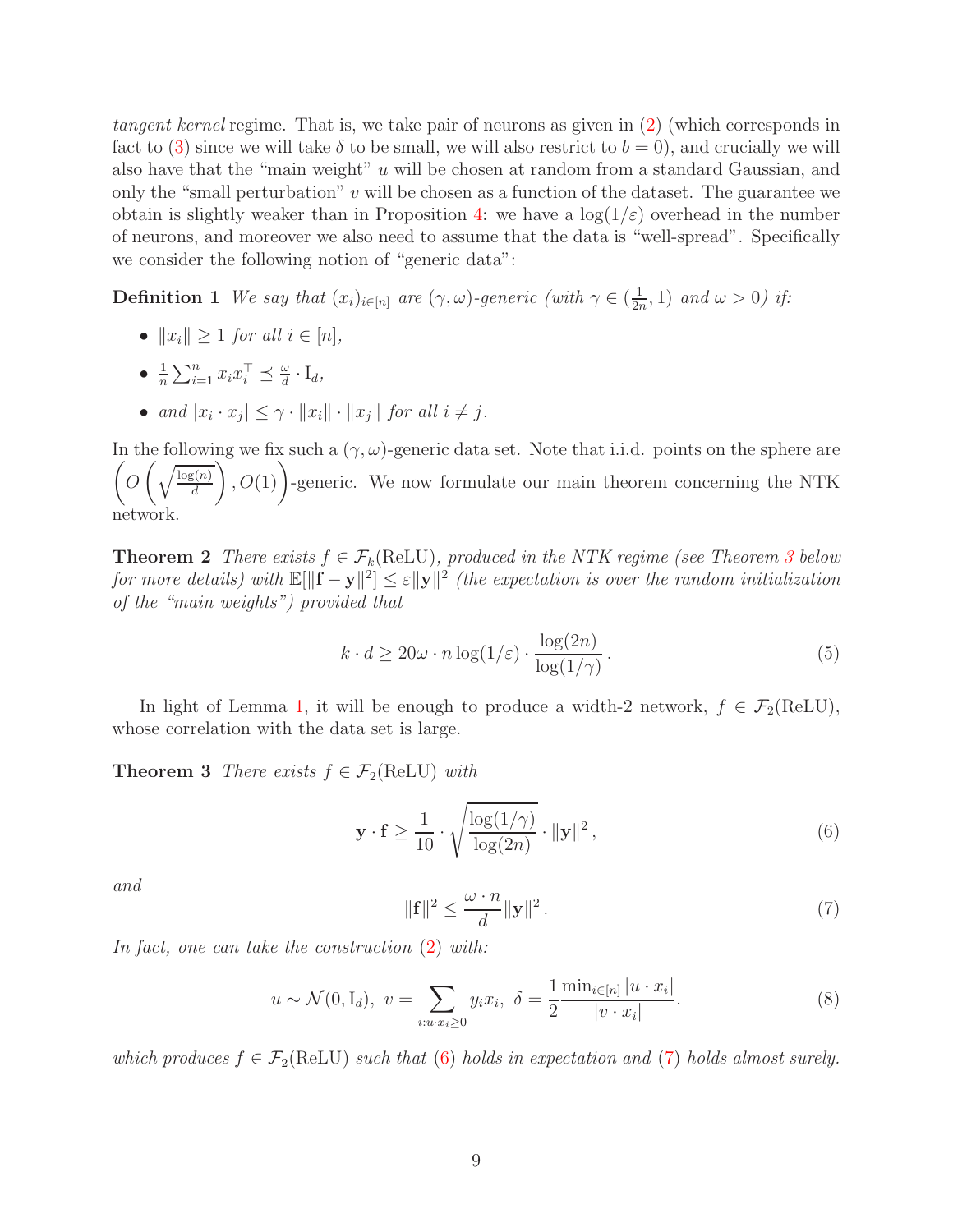To deduce Theorem [2](#page-8-0) from Theorem [3,](#page-8-1) apply Lemma [1](#page-2-0) with  $\alpha = \frac{1}{10}$ .  $\sqrt{\log(1/\gamma)}$  $\frac{\log(1/\gamma)}{\log(2n)}$  and  $\beta = \frac{\omega \cdot n}{d}$ .

<span id="page-9-2"></span>For  $u \in \mathbb{R}^d$ , set

$$
f_u(x) = \psi'(u \cdot x)v \cdot x,\tag{9}
$$

where v is defined as in [\(8\)](#page-8-4). Observe that as long as  $u \cdot x_i \neq 0, \forall i \in [n]$ , a small enough choice of  $\delta$  ensures the existence of  $f \in \mathcal{F}_2(\text{ReLU})$  such that  $\mathbf{f} = \mathbf{f}_u$ .

To prove Theorem [3,](#page-8-1) it therefore remains to show that  $f_u$  satisfies [\(6\)](#page-8-2) and [\(7\)](#page-8-3) with positive probability as  $u \sim \mathcal{N}(0, I_d)$ . This will be carried out in two steps: First we show that the correlation  $y \cdot f$  for a derivative neuron has a particularly nice form as a function of u, see Lemma [2.](#page-9-0) Then, in Lemma [3](#page-9-1) we derive a lower bound for the expectation of the correlation under  $u \sim \mathcal{N}(0, I_d)$ . Taken together these lemmas complete the proof of Theorem [3.](#page-8-1)

<span id="page-9-0"></span>**Lemma 2** Fix  $u \in \mathbb{R}^d$ , the function  $f_u$  defined in [\(9\)](#page-9-2) satisfies

<span id="page-9-3"></span>
$$
\sum_{i=1}^{n} y_i f_u(x_i) = \left\| \sum_{i:u \cdot x_i \ge 0} y_i x_i \right\|^2,
$$
\n(10)

and furthermore

<span id="page-9-4"></span>
$$
\sum_{i=1}^{n} f_u(x_i)^2 \le \frac{\omega \cdot n}{d} \cdot \sum_{i=1}^{n} y_i f(x_i).
$$
 (11)

Proof. We may write

$$
\sum_{i=1}^n f_u(x)y_i = \sum_{i=1}^n \psi'(u \cdot x_i)y_i x_i \cdot v.
$$

<span id="page-9-5"></span>To maximize this quantity we take  $v = \sum_{i=1}^{n} \psi'(u \cdot x_i) y_i x_i$  so that the correlation is exactly equal to:

<span id="page-9-6"></span>
$$
||v||^{2} = \left\| \sum_{i=1}^{n} \psi'(u \cdot x_{i}) y_{i} x_{i} \right\|^{2}, \qquad (12)
$$

which concludes the proof of [\(10\)](#page-9-3) (note also that  $\psi'(t) = \mathbb{1}\{t \geq 0\}$  for the ReLU). Moreover for [\(11\)](#page-9-4) it suffices to also notice that (recall that for ReLU,  $|\psi'(t)| \leq 1$ )

$$
\sum_{i=1}^{n} f_u(x_i)^2 = \sum_{i=1}^{n} (\psi'(x_i \cdot u))^2 (x_i \cdot v)^2 \le \lambda_{\max} \left( \sum_{i=1}^{n} x_i x_i^\top \right) \cdot ||v||^2.
$$
 (13)

<span id="page-9-1"></span>Lemma 3 One has:

$$
\mathbb{E}_{u \sim \mathcal{N}(0, I_n)} \left\| \sum_{i: \ u \cdot x_i \ge 0} y_i x_i \right\|^2 \ge \frac{1}{10} \cdot \sqrt{\frac{\log(1/\gamma)}{\log(2n)}} \cdot \sum_{i=1}^n y_i^2 \|x_i\|^2.
$$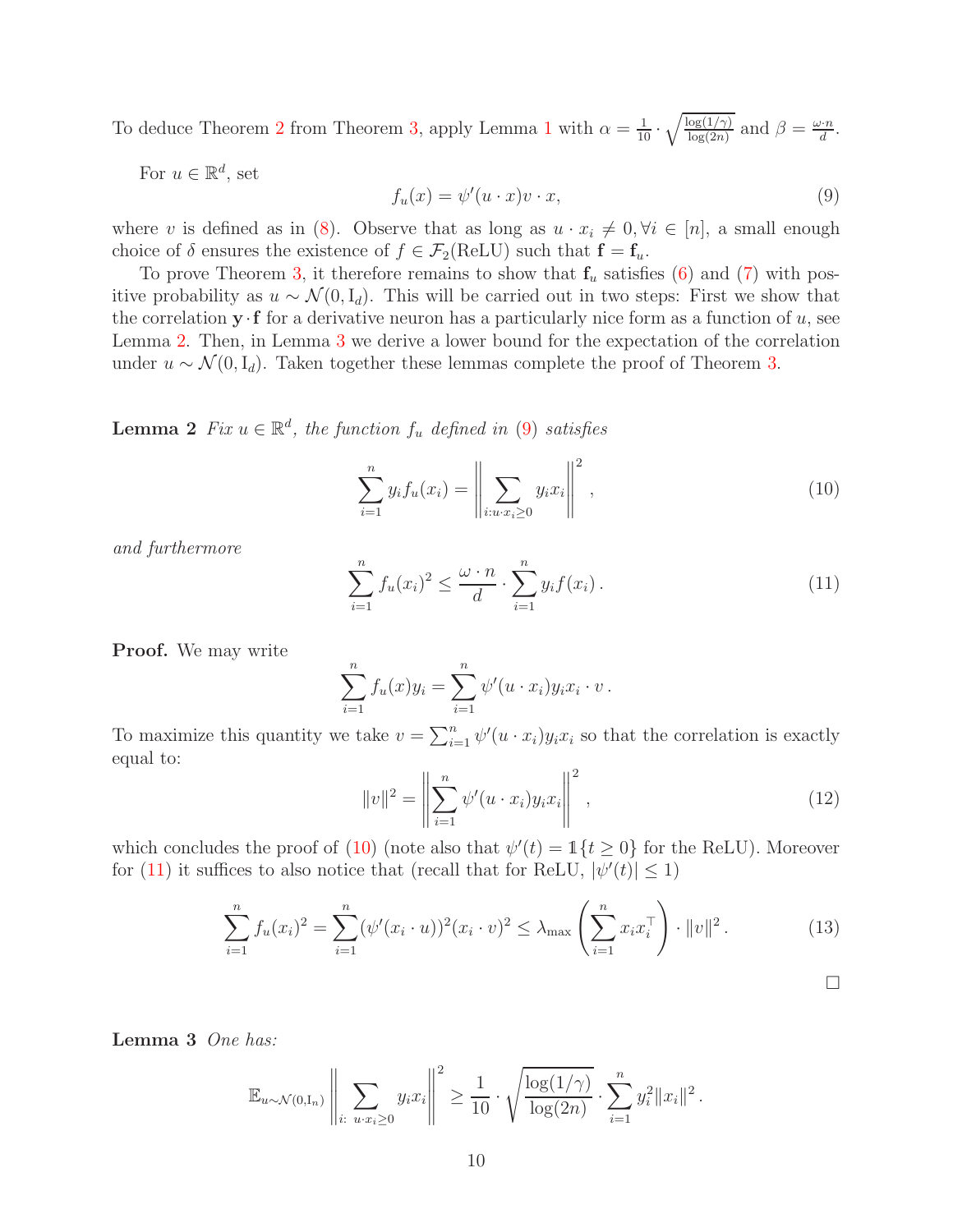Proof. First note that

$$
\mathbb{E}\left\|\sum_{i:\;u\cdot x_i\geq 0}y_ix_i\right\|^2=\mathbf{y}^\top H\mathbf{y},\,
$$

where

$$
H_{i,j} = \mathbb{E}[x_i \cdot x_j \mathbb{1}\{u \cdot x_i \ge 0\} \mathbb{1}\{u \cdot x_j \ge 0\}] = \frac{2}{\pi}x_i \cdot x_j \left(\frac{1}{4} + \arcsin\left(\frac{x_i}{\|x_i\|} \cdot \frac{x_j}{\|x_j\|}\right)\right).
$$

Let us denote V the matrix with entries  $V_{i,j} = \frac{x_i}{\|x_i\|}$  $\frac{x_i}{\|x_i\|} \cdot \frac{x_j}{\|x_j\|}$  $\frac{x_j}{\|x_j\|}$  and D the diagonal matrix with entries  $||x_i||$ . Note that  $V \succeq 0$  and thus we have (recall also that  $arcsin(t) = \sum_{i=0}^{\infty}$  $(2i)!$  $\frac{(2i)!}{(2^i i!)^2} \cdot \frac{t^{2i+1}}{2i+1}$ :

$$
D^{-1}HD^{-1} \succeq \frac{2}{\pi} \sum_{i=0}^{\infty} \frac{(2i)!}{(2^i i!)^2} \cdot \frac{V^{\circ 2(i+1)}}{2i+1}.
$$

Now observe that for any *i*, by the Schur product theorem one has  $V^{\circ i} \succeq 0$ . Moreover  $V^{\circ i}$ is equal to 1 on the diagonal, and off-diagonal it is smaller than  $\gamma^i$ , and thus for  $i \geq \frac{\log(2n)}{\log(1/\gamma)}$  $\log(1/\gamma)$ one has  $V^{\circ i} \succeq \frac{1}{2}$  $\frac{1}{2}I_n$ . In particular we obtain:

$$
D^{-1}HD^{-1} \succeq \left(\frac{1}{\pi} \sum_{\substack{i \ge \frac{\log(2n)}{2 \log(1/\gamma)}}}^{\infty} \frac{(2i)!}{(2^i i!)^2} \cdot \frac{1}{2i+1}\right) I_n.
$$

It is easy to verify that  $\frac{(2i)!}{(2^i i!)^2} \geq \frac{1}{8 \cdot i^3}$  $\frac{1}{8 \cdot i^{3/2}}$ , and moreover  $\sum_{i \geq N}$ 1  $\frac{1}{i^{3/2}} \geq \frac{2}{\sqrt{l}}$  $\frac{2}{N}$ , so that for  $\gamma \in (\frac{1}{2n})$  $\frac{1}{2n}, 1),$ 

$$
\frac{1}{\pi} \sum_{i \ge \frac{\log(2n)}{2 \log(1/\gamma)}} \frac{(2i)!}{(2^i i!)^2} \cdot \frac{1}{2i+1} \ge \frac{1}{10} \cdot \sqrt{\frac{\log(1/\gamma)}{\log(2n)}}
$$

,

which concludes the proof.  $\Box$ 

We conclude the section by sketching the calculation of the total weight of this network. Recall that the neurons are of the form  $(9)$ . According to  $(12)$  and Lemma [3,](#page-9-1) we have that for typical neurons,  $||v|| = \Omega(\sqrt{n})$ . Moreover, with high probability we have  $||u|| = \Theta(\sqrt{d})$ , and thus the weight of a single neuron is at least  $\frac{\|u\|}{\delta} = \frac{\sqrt{d}}{\delta}$  $\frac{d}{\delta}$ . Adding up the neurons, this shows that the total weight is of order  $\frac{\sqrt{d}}{\delta}$  $\frac{d}{\delta}$  (since  $k = \Theta(n/d)$  and the coefficient in front of the neurons is of order  $\Theta(\frac{d}{n})$ ).

Now suppose that  $\delta$  is taken according to [\(4\)](#page-6-4). The main observation (we omit the details of proof) is that  $u$  and  $v$  have a mutual distribution of roughly independent Gaussian random vectors (without loss of generality we can assume that  $\sum y_i = 0$  which implies  $\mathbb{E}u \cdot v = 0$ ). In this case we have  $\delta = \widetilde{O}\left(\frac{\sqrt{d}}{n\sqrt{d}}\right)$  $\frac{n}{n\sqrt{n}}$ ). This implies a total weight of order at least  $n\sqrt{n}$ .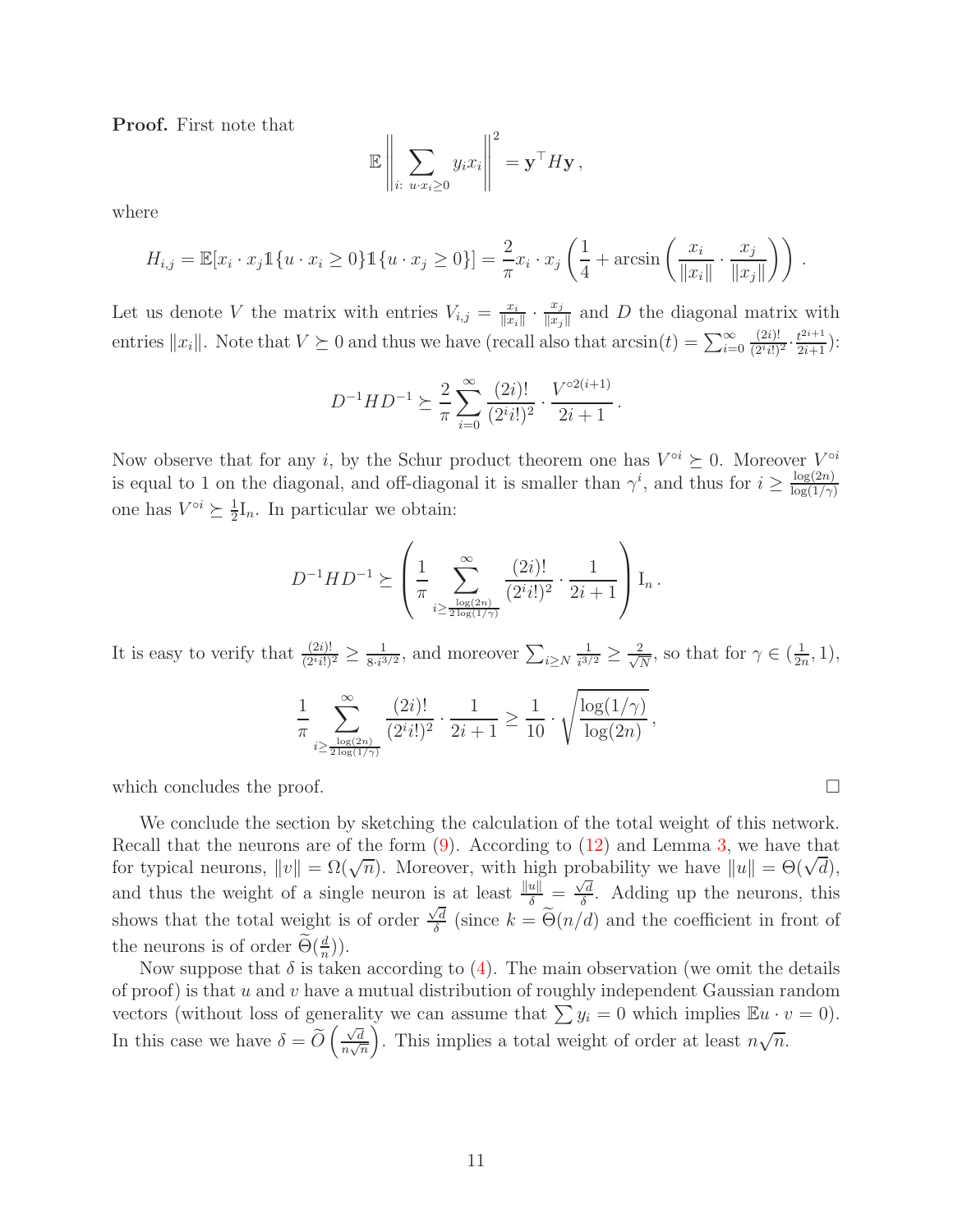### <span id="page-11-0"></span>5 The complex network

We now wish to improve upon the NTK construction, by creating a network with similar memorization properties and which has almost no excess total weight. We will work under the assumptions that

<span id="page-11-1"></span>
$$
||x_i|| = 1 \text{ for every } i \in [n], \text{ and, } |x_i \cdot x_j| \le \gamma \text{ for } i \ne j. \tag{14}
$$

In light of Lemma [1,](#page-2-0) it is enough to find a single neuron whose scalar product with the data set is large. Thus, the rest of this section is devoted to proving the following theorem.

**Theorem 4** Assume that [\(14\)](#page-11-1) holds, that m is large enough so that  $n\gamma^{m-2} \leq \frac{1}{2}$  $rac{1}{2}$  and that for all  $i \in [n]$ ,  $y_i^2 \leq n\gamma^2$  with  $\|\mathbf{y}\|^2 \leq n$ . Then, there exist  $w \in \mathbb{R}^d$  and  $b, \sigma \in \mathbb{R}$ , with

$$
||w||^2, |b|^2 \le C_m d \log(n)^m, |\sigma| = 1,
$$

such that for

<span id="page-11-3"></span>
$$
f(x) = \sigma \cdot \text{ReLU}(w \cdot x + b),
$$

we have

$$
\mathbf{y} \cdot \mathbf{f} \ge \frac{c_m}{\log(n)^{m^2/2}} \frac{1}{\sqrt{n\gamma^2}} ||\mathbf{y}||^2,
$$

and

$$
\|\mathbf{f}\|^2 \le \frac{n}{c_m} \log(n)^m,
$$

where  $c_m$ ,  $C_m > 0$  are constants which depends only on m.

By invoking an iterative procedure as in Lemma [1,](#page-2-0) we obtain our main estimate. As it turns out, our construction will give a good fit for almost all points. If  $A \subset [n]$  and  $v \in \mathbb{R}^n$  we denote below by  $v_A$  the projection of v unto the indices contained in A. With this notation our result is:

<span id="page-11-2"></span>**Theorem 5** Assume that [\(14\)](#page-11-1) holds, that m is large enough so that  $n\gamma^{m-2} \leq \frac{1}{2}$  $rac{1}{2}$  and that  $||\mathbf{y}||^2 = n$ . There exists  $f \in \mathcal{F}_k(\text{ReLU})$  and  $A \subset [n]$ , with

$$
k = \left[ C_m \gamma^2 \frac{\log(1/\varepsilon)}{\varepsilon} n \log(n)^{(m^2 + m)} \right],
$$

<span id="page-11-4"></span>such that

$$
\mathbb{E}[\|\mathbf{f}_A - \mathbf{y}_A\|^2] \le \varepsilon \|\mathbf{y}\|^2, \quad |A| \ge n - \frac{1}{\gamma^2},\tag{15}
$$

and

$$
\mathbf{W}(f) = \widetilde{O}\left(\frac{\log(1/\varepsilon)}{\varepsilon}\sqrt{n\gamma^2d}\right),\tag{16}
$$

where  $C_m$  is a constant which depends only on m.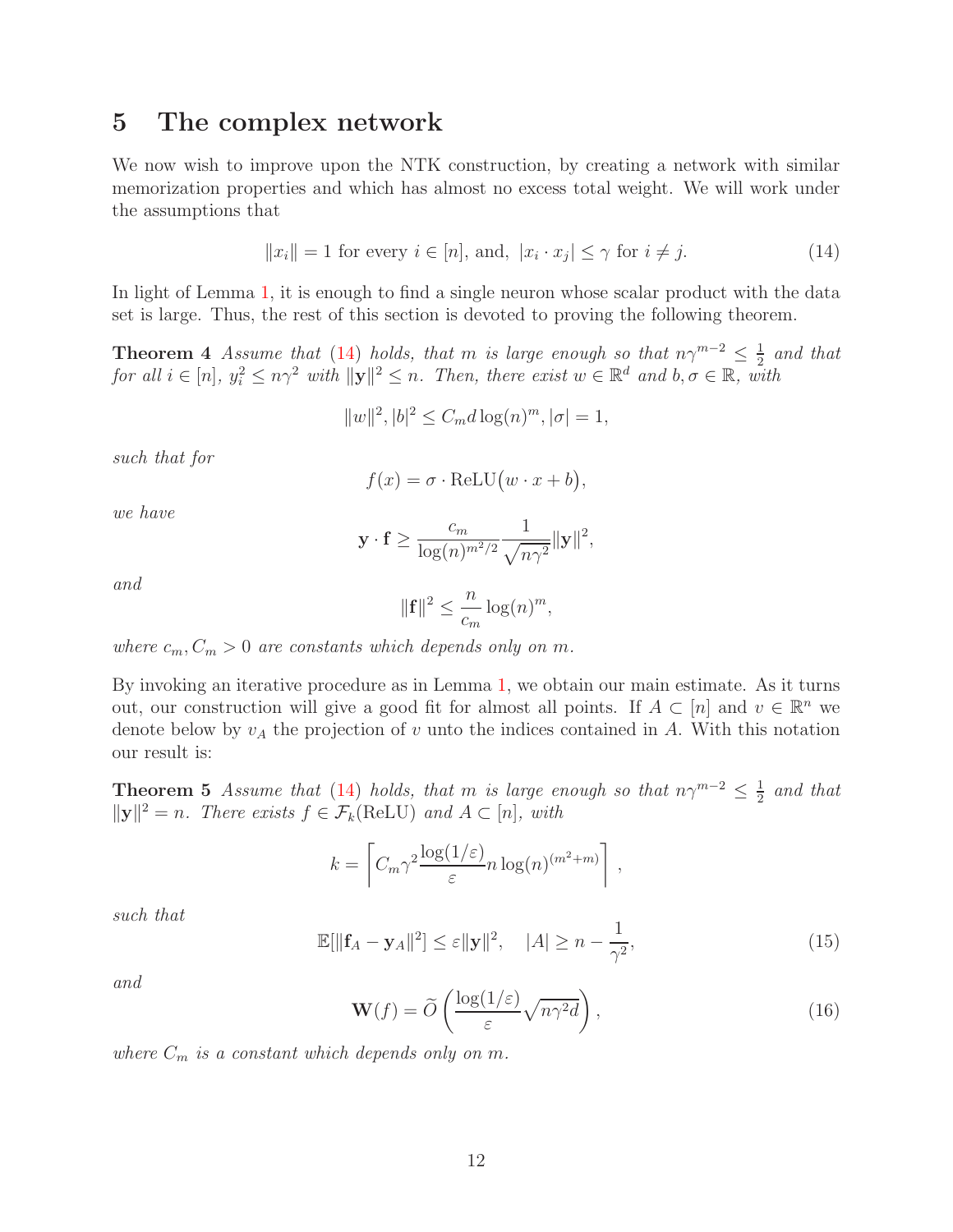Observe that if  $(x_i)_{i\in[n]}$  are uniformly distributed in the  $\mathbb{S}^{d-1}$  then  $\gamma = \widetilde{O}\left(\frac{1}{\sqrt{d}}\right)$ d and we get that  $\mathbf{W}(f) = \widetilde{O}\left(\frac{\log(1/\varepsilon)}{\varepsilon}\right)$ ε  $\sqrt{n}$ , which is optimal up to the logarithmic factors and the dependence on  $\varepsilon$ .

The proof of Theorem [5](#page-11-2) follows an iterative procedure similar to the one carried out in Lemma [1.](#page-2-0) The only caveat is the condition  $y_i^2 \leq n\gamma^2$  which appears in Theorem [4.](#page-11-3) Due to this condition we need to consider a slightly smaller set of indices at each iteration, ignoring ones where the residue becomes too big.

**Proof.**[of Theorem [5\]](#page-11-2) We build the network iteratively. Set  $f_0 \equiv 0$ ,  $A_0 = [n]$  and  $r_{0,i} = y_i$ . Now, for  $\ell \in \mathbb{N}$ , suppose that there exists  $f_{\ell} \in \mathcal{F}_{\ell}(\operatorname{ReLU})$  with

$$
\|(\mathbf{f}_{\ell})_{A_{\ell}} - \mathbf{y}_{A_{\ell}}\| \leq \left(1 - \frac{c_m^3}{\log(n)^{m^2 + m}} \frac{\varepsilon}{n\gamma^2}\right) \|\mathbf{y}\|^2.
$$

Set  $r_{\ell,i} = y_i - f_{\ell}(x_i)$  and  $A_{\ell} = \{i \in A_{\ell-1} | r_{\ell,i}^2 \leq n\gamma^2\}$ . We now invoke Theorem [4](#page-11-3) with the residuals  $\{r_{\ell,i}|i \in A_{\ell}\}\)$  to obtain a neuron  $f \in \mathcal{F}_1(\text{ReLU})$ , which satisfies

$$
(\mathbf{r}_{\ell})_{A_{\ell}} \cdot \mathbf{f} \ge \frac{c_m}{\log(n)^{m^2/2}} \frac{1}{\sqrt{n\gamma^2}} ||\mathbf{r}_{\ell}||^2,
$$

and

$$
\|\mathbf{f}_{A_{\ell}}\|^2 \leq \frac{n}{c_m} \log(n)^m.
$$

Since we may assume  $\|(\mathbf{r}_{\ell})_{A_{\ell}}\|^2 \geq n\varepsilon$  (otherwise we are done), the second condition can be rewritten as

$$
\|\mathbf{f}_{A_{\ell}}\|^2 \leq \frac{\log(n)^m}{c_m \varepsilon} \|(\mathbf{r}_{\ell})_{A_{\ell}}\|^2.
$$

In this case the calculation done in Lemma [1](#page-2-0) with  $\alpha = \frac{c_m}{\log(n)^{m^2/2}} \frac{1}{\sqrt{n}}$  $\frac{1}{n\gamma^2}$  and  $\beta = \frac{\log(n)^m}{c_m \varepsilon}$  $rac{g(n)^{n}}{c_m \varepsilon}$  shows that for  $\eta := \frac{c_m^2 \varepsilon}{\log(n)^{m^2/2+m}}$ , one has

$$
\|\eta \mathbf{f}_{A_{\ell}} - (\mathbf{r}_{\ell})_{A_{\ell}}\|^2 \leq \left(1 - \frac{c_m^3}{\log(n)^{m^2+m}} \frac{\varepsilon}{n \gamma^2}\right) \|(\mathbf{r}_{\ell})_{A_{\ell}}\|^2.
$$

In other words, if we define  $f_{\ell+1} \in \mathcal{F}_{\ell+1}$  (ReLU) by  $f_{\ell+1} = f_{\ell} + \eta f$ ,

$$
\|(\mathbf{f}_{\ell+1})_{A_{\ell}} - \mathbf{y}_{A_{\ell}}\|^2 \leq \left(1 - \frac{c_m^3}{\log(n)^{m^2+m}} \frac{\varepsilon}{n\gamma^2}\right)^{\ell+1} \|\mathbf{y}\|^2.
$$

The estimate  $(15)$  is now obtained with the appropriate choice of k. Let us also remark that for any  $\ell$ ,

$$
\|(\mathbf{r}_{\ell+1})_{A_{\ell}}\|^2 \leq \|(\mathbf{r}_{\ell})_{A_{\ell}}\|^2 \leq \|(\mathbf{r}_{\ell})_{A_{\ell-1}}\|^2 - n\gamma^2|A_{\ell-1} \setminus A_{\ell}|.
$$

By induction

$$
\|(\mathbf{r}_{\ell+1})_{A_{\ell}}\|^2 \leq \|\mathbf{y}\|^2 - n\gamma^2 (n - |A_{\ell}|)
$$

This shows that  $|A_{\ell}| \geq n - \frac{1}{\gamma^2}$  $\frac{1}{\gamma^2}$ . The bound on  $\mathbf{W}(f_k)$  a direct consequence of Lemma [1.](#page-2-0)  $\Box$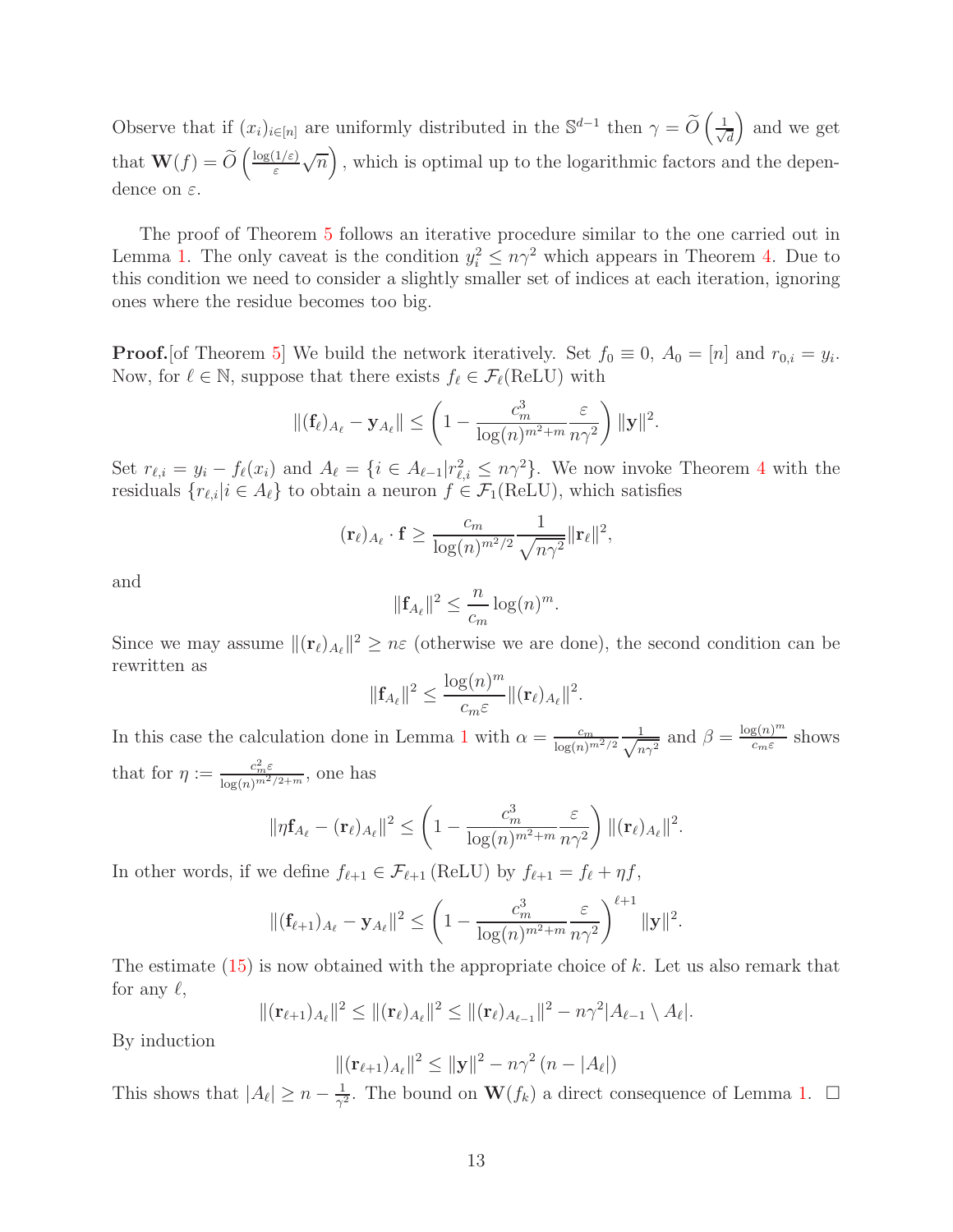#### 5.1 Correlation of a perturbed neuron with random sign

Towards understanding our construction, let us first revisit the task of correlating a single neuron with the data, namely we want to maximize over w the ratio between  $\left|\sum_{i=1}^{n} y_i \psi(w \cdot x_i)\right|$ and  $\sqrt{\sum_{i=1}^n \psi(w \cdot x_i)^2}$ . Note that depending on whether the sign of the correlation is positive or negative, one would eventually take either neuron  $x \mapsto \psi(w \cdot x)$  or  $x \mapsto -\psi(w \cdot x)$ . Let us first revisit the NTK calculation from the previous section, emphasizing that one can take a random sign for the recombination weight a.

The key NTK-like observation is that a single neuron perturbed around the parameter  $w<sub>0</sub>$  and with random sign can be interpreted as a linear model over a feature mapping that depends on w. More precisely (note that the random sign cancels the  $0^{th}$  order term in the Taylor expansion):

<span id="page-13-0"></span>
$$
\mathbb{E}_{a \sim \{-\delta,\delta\}} a^{-1} \psi((w + av) \cdot x) = \Phi_w(x) \cdot v + O(\delta), \text{ where } \Phi_w(x) = \psi'(w \cdot x)x. \quad (17)
$$

In particular the correlation to the data of such a single random neuron is equal in expectation to  $\sum_i y_i \Phi_w(x_i) \cdot v + O(\delta)$ , and thus it is natural to take the perturbation vector v to be equal to  $v_0 = \eta \sum_i y_i \Phi_w(x_i)$  (where  $\eta$  will be optimized to balance with the variance term), and we now find that:

<span id="page-13-1"></span>
$$
\mathbb{E}_{a \sim \{-\delta,\delta\}} \sum_{i=1}^{n} y_i a^{-1} \psi((w + av_0) \cdot x_i) = \left\| \eta \sum_{i} y_i \Phi_w(x_i) \right\|^2 + O(\delta) = \eta y^\top H(w) y + O(\delta), \tag{18}
$$

where  $H(w)$  is the Gram matrix of the feature embedding, namely

$$
H(w)_{i,j} = \Phi_w(x_i) \cdot \Phi_w(x_j).
$$

Note that for  $\psi = ReLU$ , one has in fact that the term  $O(\delta)$  in [\(17\)](#page-13-0) disappears for  $\delta$  small is enough, and thus the correlation to the data is simply  $\eta y^{\dagger}H(w)y$  in that case.

As we did with the NTK network, we now also take the base parameter w at random from a standard Gaussian. As we just saw, understanding the expected correlation then reduces to lower bound (spectrally) the Gram matrix H defined by  $H_{i,j} = \mathbb{E}_{w \sim \mathcal{N}(0,I_d)}[\psi'(w \cdot \mathcal{N}(0))$  $(x_i)\psi'(w \cdot x_j)x_i \cdot x_j$ . This was exactly the content of Lemma [3](#page-9-1) for  $\psi = \text{ReLU}$ .

#### 5.2 Eliminating the higher derivatives with a complex trick

The main issue of the strategy described above is that it requires to take  $\delta$  small, which in turn may significantly increase the total weights of the resulting network. Our next idea is based on the following observation: Taking a random sign in [\(17\)](#page-13-0) eliminates all the even order term in the Taylor expansion since  $\mathbb{E}_{a \sim \{-1,1\}}[a^{-1}a^m] = 0$  for any even m (while it is  $= 1$  for any odd m). However, taking a *complex a*, would rid us of all terms except the first order term. Namely, one has  $\mathbb{E}_{a \in \mathbb{C}:|a|=1}[a^{-1}a^m] = 0$  for any  $m \neq 1$ . This suggests that it might make sense to consider neurons of the form

$$
x \mapsto \text{Re}\left(a^{-1}\psi\big((w + av)\cdot x\big)\right),\,
$$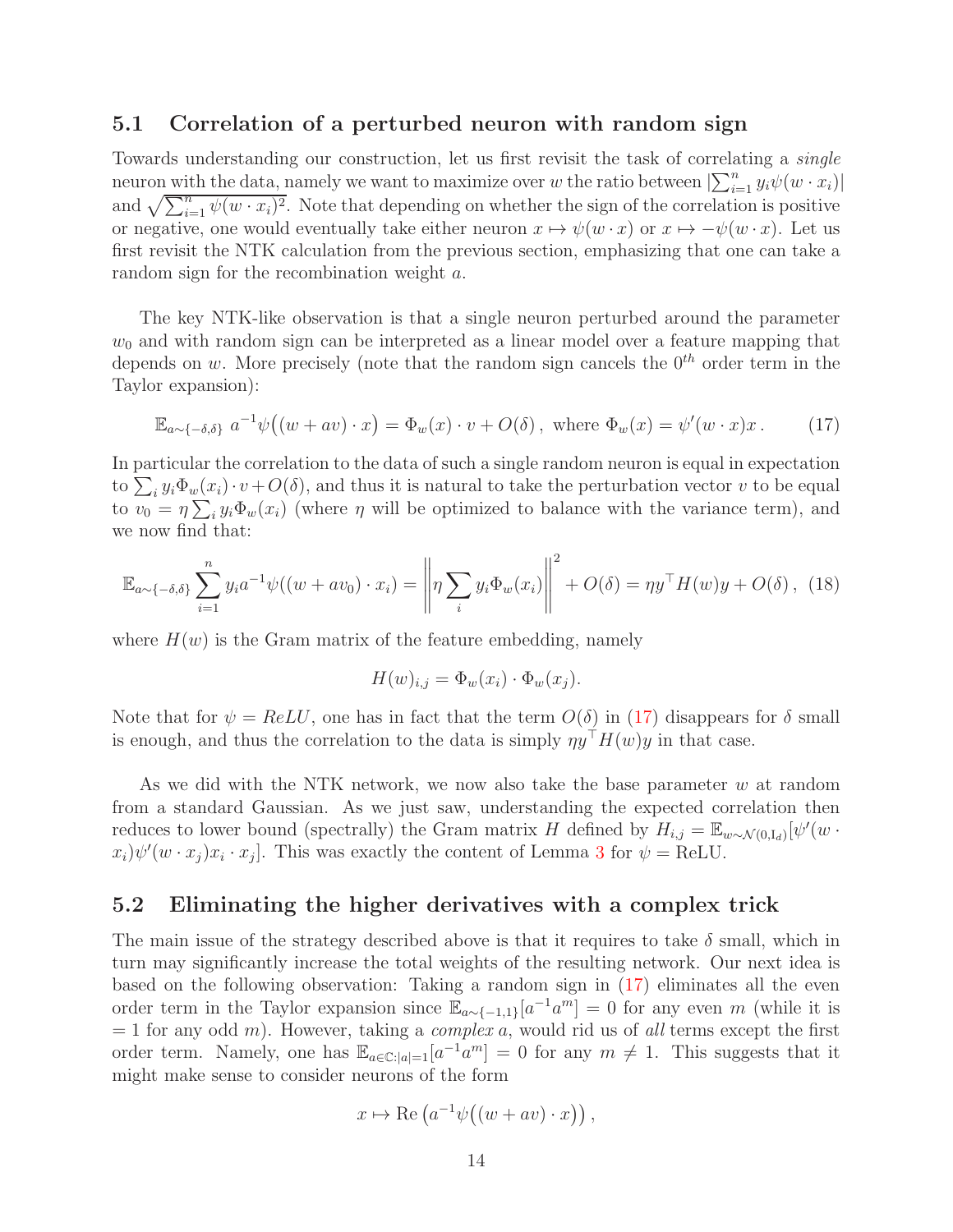where a is a complex number of unit norm.

The challenge is now to give sense to  $\psi(z)$  for a complex z, so that the rest of the argument remains unchanged. This gives rise to two caveats:

- There is no holomorphic extension of the ReLU function.
- The holomorphic extension of the activation function, even if exists, is a function of two (real) variables. The expression  $\psi((w + av) \cdot x)$  when  $a \notin \mathbb{R}$  is not a valid neuron to be used in our construction since we're only allowed to use the original activation function as our non-linearity.

To overcome these caveats, the construction will be carried out in two steps, where in the first step we use *polynomial* activation functions, and in the second step, we replace these by the original activation function. It turns out that the calculation in Lemma [3](#page-9-1) is particularly simple when the derivative of the activation function is a Hermite polynomial (see Appendix [A](#page-25-0) for definitions), which is in particular obviously well-defined on  $\mathbb C$  and in fact holomorphic. In the sequel, we fix  $m \in \mathbb{N}$  so that

<span id="page-14-2"></span>
$$
n\gamma^{m-2} \le \frac{1}{2}.\tag{19}
$$

Define

$$
\varphi(z) = \frac{1}{\sqrt{m}} H_m(z), \quad z \in \mathbb{C}
$$

where  $H_m$  is the m-th Hermite polynomial. Note that we also have  $\varphi' = H_{m-1}$ .

<span id="page-14-0"></span>The first step of our proof will be to obtain a result analogous to Theorem [4](#page-11-3) where  $\psi$  is replaced by  $\varphi$ .

**Lemma 4** Assume that [\(14\)](#page-11-1) holds, that m is large enough so that  $n\gamma^{m-2} \leq \frac{1}{2}$  $rac{1}{2}$  and that for all  $i \in [n]$ , one has  $y_i^2 \leq n\gamma^2$ . There exist  $\widetilde{w}, \widetilde{w}' \in \mathbb{R}^d$  and  $z \in \mathbb{C}, |z| = 1$ , such that for

$$
g(x) = Re\left(z \cdot \varphi\left(\left(\tilde{w} + \mathbf{i}\tilde{w}'\right) \cdot x\right)\right),\tag{20}
$$

we have,

<span id="page-14-3"></span><span id="page-14-1"></span>
$$
\mathbf{y} \cdot \mathbf{g} \ge \frac{1}{2C_m \sqrt{n \gamma^2}} ||\mathbf{y}||^2.
$$

Moreover, its weights admit the bounds

$$
\|\widetilde{w}\|^2, \|\widetilde{w}'\|^2 \le d(4C_m \log(n))^m
$$
\n(21)

and for all  $i \in [n],$ 

$$
|\widetilde{w} \cdot x_i|, |\widetilde{w}' \cdot x_i| \le (4C_m \log(n))^{\frac{m}{2}}.
$$

Given the above lemma, the second step towards Theorem [4](#page-11-3) is to replace the polynomial attained by the above lemma by a ReLU. This will be achieved by:

• Observing that any polynomial in two variables  $p(x, y)$  can be written as a linear combination of polynomials which only depend on one direction, hence polynomials of the form  $q(ax + by)$ .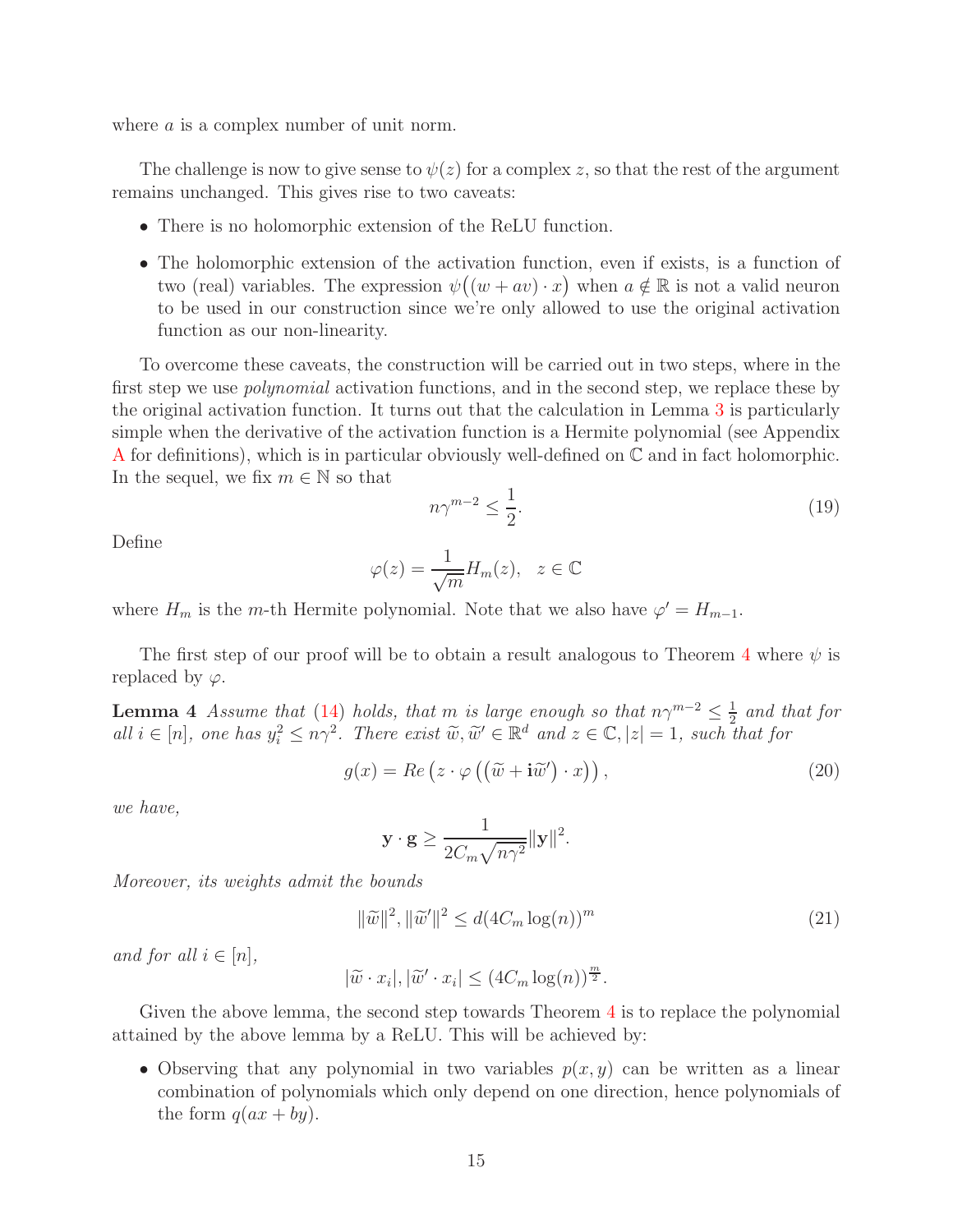- Using the fact that any nice enough function of one variable can be written as a mixture of ReLUs, due to the fact that the second derivative of the ReLU is a Dirac function (this was observed before, see e.g., [Lemma A.4, [Ji et al.](#page-23-16) [\[2020](#page-23-16)]]).
- The above implies that one can write the function  $(x, y) \mapsto \varphi(x+iy)$  as the expectation of ReLUs such that the variance at points close to the origin is not too large.

These steps will be carried out in Section [5.4](#page-18-0) below.

#### 5.3 Constructing the complex neuron

Our approach to Lemma [4](#page-14-0) will be to construct an appropriate distribution on neurons of type [\(20\)](#page-14-1), and then show that the desirable properties are attained with positive probability. In what follows, let  $w \sim \mathcal{N}(0, I_d)$ . Define

$$
v(w) := \frac{1}{\sqrt{n\gamma^2}} \sum_{i=1}^n y_i \varphi'(w \cdot x_i) x_i.
$$

Next, let a be uniformly distributed in the complex unit circle, and finally define

$$
g(x) = \text{Re}\left(a^{-1}\varphi((w + av(w)) \cdot x)\right). \tag{22}
$$

We will prove the following two bounds.

**Lemma 5** Under the assumptions  $(14)$  and  $(19)$ , one has

<span id="page-15-0"></span>
$$
\mathbb{E}[\mathbf{y} \cdot \mathbf{g}] \ge \frac{1}{2\sqrt{n\gamma^2}} ||\mathbf{y}||^2.
$$

<span id="page-15-2"></span>**Lemma 6** Suppose that the assumptions  $(14)$  and  $(19)$  hold. Assume also that for every i we have  $y_i \leq n\gamma^2$ . Then one has, for a constant  $C_m > 0$  which depends only on m,

<span id="page-15-3"></span>
$$
\mathbb{E}[\|\mathbf{g}\|^2] \leq C_m n.
$$

Moreover, for every  $i \in [n]$  and  $s > s_0$ , for some constant  $s_0$ ,

$$
\mathbb{P}\left(\left|\text{Re}((w+v(w))\cdot x_i|>s),\mathbb{P}\left(\left|\text{Im}((w+v(w)))\cdot x_i\right|\geq s\right)\leq \exp\left(\frac{1}{C_m}s^{-2/m}\right)\right.\right.\tag{23}
$$

Recall the definition of the Gram matrix  $H$ ,

$$
H_{i,j} = \mathbb{E}_{w \sim \mathcal{N}(0,\mathrm{I}_d)} \left[ \varphi'(w \cdot x_i) \varphi'(w \cdot x_j) x_i \cdot x_j \right].
$$

<span id="page-15-1"></span>As suggested in  $(18)$ , we will need to bound H from below. We will need the following lemma.

**Lemma 7** Under the assumptions [\(14\)](#page-11-1) and [\(19\)](#page-14-2), one has  $H \succeq \frac{1}{2}$  $\frac{1}{2}I_n$ .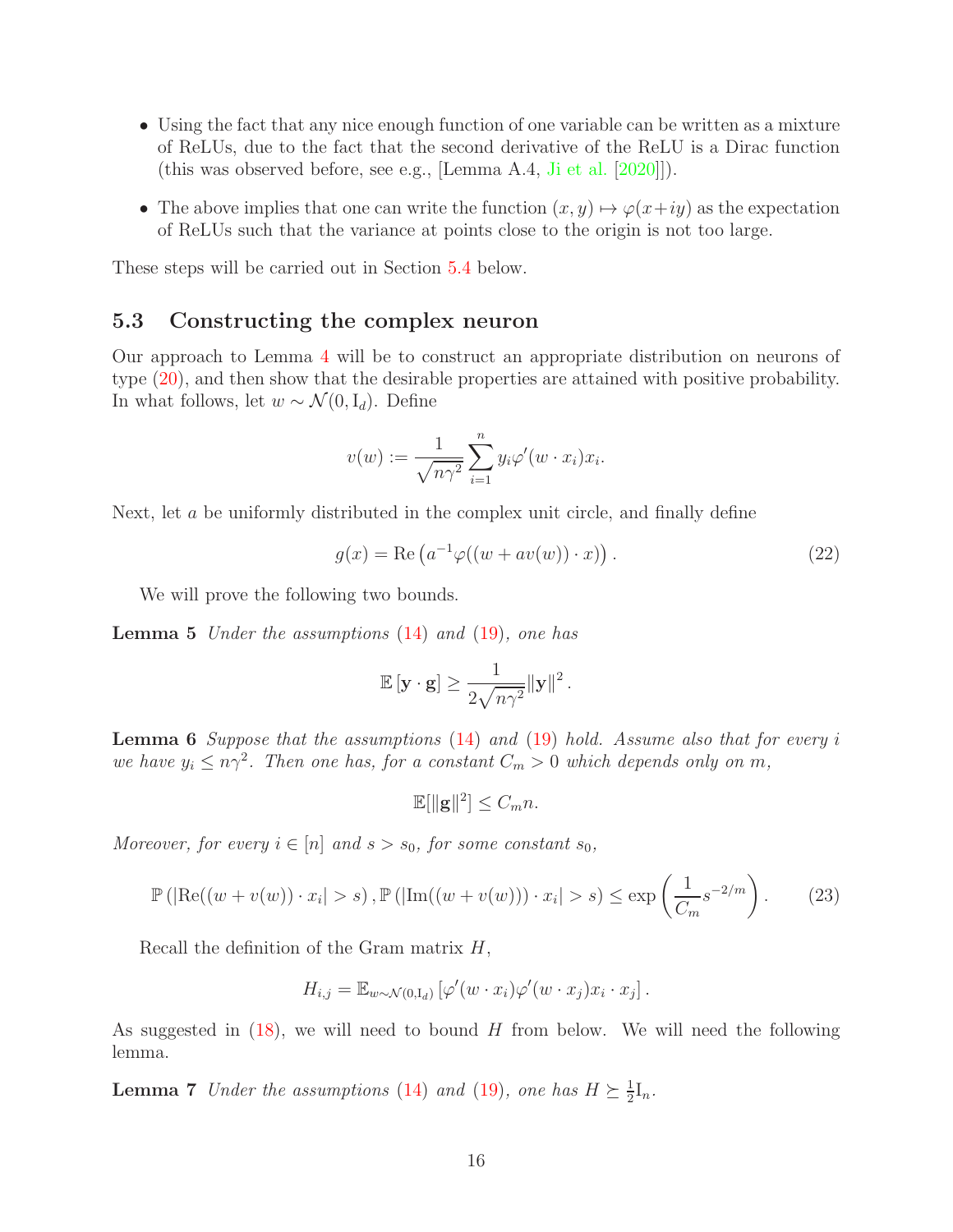**Proof.** If X and Y are standard, jointly-normal random variables with  $\mathbb{E}[XY] = \rho$ , by Lemma [10](#page-25-1) one has  $\mathbb{E}[H_{m-1}(X)H_{m-1}(Y)] = \rho^{m-1}$  and thus here  $H_{i,j} = (x_i \cdot x_j)^m$ . In particular if  $n \cdot \gamma^m \leq 1/2$  we obtain that for all  $i \in [n]$  one has  $1 = H_{i,i} \geq 2 \sum_{j \neq i} |H_{i,j}|$ . By diagonal dominance we conclude that  $H \succeq \frac{1}{2}$ 2  $I_n$ .

**Proof.** [Proof of Lemma [5\]](#page-15-0) For any  $\beta \in \mathbb{N}, \beta \neq 1$ , we have that  $\mathbb{E}[a^{-1+\beta}] = 0$ . Thus, since  $\varphi$  is an entire function, by taking its Taylor expansion around the point w, we obtain the identity

$$
\mathbb{E}_a\left[a^{-1}\varphi((w+av(w))\cdot x)\right] = \sum_{\beta=0}^{\infty} \frac{1}{\beta!} \mathbb{E}_a\left[a^{-1+\beta}\varphi^{(\beta)}(w\cdot x_i)(v(w)\cdot x)^\beta\right] = \varphi'(w\cdot x)v(w)\cdot x.
$$

So we can estimate

$$
\mathbb{E}_{w,a}\left[\sum_{i=1}^{n} y_i \text{Re}\left(a^{-1}\varphi((w+av(w))\cdot x_i)\right)\right] = \sum_{i=1}^{n} y_i \mathbb{E}_w\left[\varphi'(w\cdot x_i)v(w)\cdot x_i\right]
$$
  
= 
$$
\frac{1}{\sqrt{n\gamma^2}}\sum_{i,j} y_i y_j \mathbb{E}_w\left[\varphi'(w\cdot x_i)\varphi'(w\cdot x_j)x_i\cdot x_j\right]
$$
  
= 
$$
\frac{1}{\sqrt{n\gamma^2}}\mathbf{y}^\top H \mathbf{y} \ge \frac{1}{2\sqrt{n\gamma^2}}||\mathbf{y}||^2,
$$

where the last inequality follows from Lemma [7.](#page-15-1)  $\Box$ 

**Proof.** [Proof of Lemma [6\]](#page-15-2) In what follows, the expression  $C_m$  will denote a constant depending only on  $m$ , whose value may change between different appearances. Our objective is to obtain an upper bound on

$$
\|\mathbf{g}\|^2 = \sum_{i=1}^n |\text{Re} (a^{-1} \varphi((w + av(w)) \cdot x_i))|^2.
$$

Since  $\varphi$  is a polynomial of degree m we have

$$
\|\mathbf{g}\|^2 \leq C_m \sum_{i=1}^n \left(1 + |w \cdot x_i|^{2m} + |v(w) \cdot x_i|^{2m}\right).
$$

Moreover  $w \cdot x_i$  is a standard Gaussian and thus  $\mathbb{E}[|w \cdot x_i|^{2m}] \leq (2m)^m$ . It therefore remains to control, for  $x \in \{x_1, \ldots, x_n\}$ , the expression

$$
|v(w) \cdot x|^{2m} = \frac{1}{(n\gamma^2)^m} \left| \sum_{i=1}^n y_i H_{m-1}(w \cdot x_i) x_i \cdot x \right|^{2m}.
$$

From hypercontractivity and the fact that the Hermite polynomials are eigenfunctions of the Ornstein-Uhlenbeck operator we have (see [\[Janson](#page-23-17), [1997](#page-23-17), Theorem 5.8])

$$
\mathbb{E}\left[|v(w)\cdot x|^{2m}\right] \le (2m)^{2m^2} \mathbb{E}\left[|v(w)\cdot x|^2\right]^m.
$$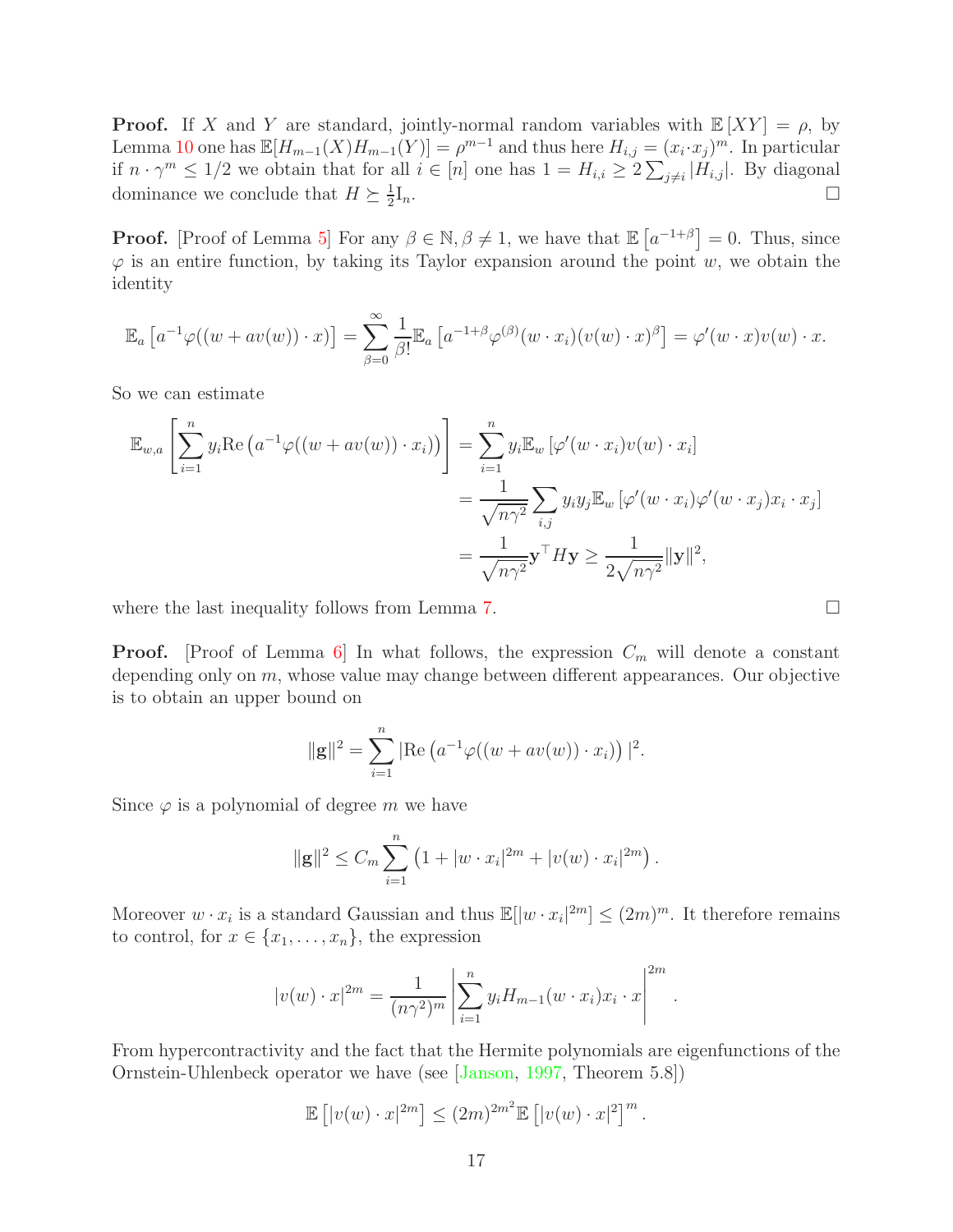Thus, it will be enough to show that  $\mathbb{E}_w[|v(w) \cdot x_j|^2] = O(1)$ . We calculate

$$
\mathbb{E}_{w}[|v(w) \cdot x_{j}|^{2}] = \frac{1}{n\gamma^{2}} \mathbb{E} \left| \sum_{i=1}^{n} y_{i} H_{m-1}(w \cdot x_{i}) x_{i} \cdot x_{j} \right|^{2}
$$
  
\n
$$
= \frac{1}{n\gamma^{2}} \left( \mathbb{E} \sum_{i=1}^{n} y_{i}^{2} \mathbb{E}[(H_{m-1}(w \cdot x_{i}))^{2}] |x_{i} \cdot x_{j}|^{2} + \sum_{i \neq i'} y_{i} y_{i} \mathbb{E}[H_{m-1}(w \cdot x_{i}) H_{m-1}(w \cdot x'_{i})](x_{i} \cdot x_{j})(x_{i'} \cdot x_{j}) \right)
$$
  
\n
$$
\leq \frac{1}{n\gamma^{2}} \left( \sum_{i=1}^{n} y_{i}^{2} |x_{i} \cdot x_{j}|^{2} + \frac{\gamma^{m-1}}{n\gamma^{2}} \sum_{i \neq i'} |y_{i} y_{i'}(x_{i'} \cdot x_{j})(x_{i} \cdot x_{j})| \right),
$$

where we used that  $\mathbb{E}[(H_{m-1}(w \cdot x_i))^2] = 1$  and

$$
|\mathbb{E}[H_{m-1}(w \cdot x_i) H_{m-1}(w \cdot x_{i'})]| = |x_i \cdot x_{i'}|^{m-1} \le \gamma^{m-1},
$$

valid whenever  $i \neq i'$ . By using that  $\|\mathbf{y}\|^2 = O(n)$ , we get

$$
\frac{1}{n\gamma^2} \sum_{i=1}^n y_i^2 |x_i \cdot x_j|^2 \le \frac{y_j^2}{n\gamma^2} + \frac{\|\mathbf{y}\|^2}{n} = O(1).
$$

To deal with the last term, observe that since  $i \neq i'$  then  $|(x_{i'} \cdot x_j)(x_i \cdot x_j)| \leq \gamma$ , thus

$$
\frac{\gamma^{m-1}}{n\gamma^2} \sum_{i \neq i'} |y_i y_{i'} (x_{i'} \cdot x_j)(x_i \cdot x_j)| \leq \frac{\gamma^{m-2}}{n} \left( \sum_{i=1}^n |y_i| \right)^2 \leq \gamma^{m-2} ||\mathbf{y}||^2 = O(1),
$$

where in the last inequality we've used  $\gamma^{m-2} \leq \frac{1}{n}$  $\frac{1}{n}$ . So,  $\mathbb{E}_w[|v(w) \cdot x_i|^2] = O(1)$  as required.

Finally, to see [\(23\)](#page-15-3) observe that both  $\text{Re}(w+v(w))$  and  $\text{Im}(w+v(w))$  are given by degree m polynomials of w, a standard Gaussian random vector. In  $\vert$ Janson, [1997,](#page-23-17) Theorem 6.7 it is shown that there exists a constant  $a_m$  depending only on m, such that if P is a polynomial of degree m and X is a standard normal random variable, then for every  $t > 2$ ,

$$
\mathbb{P}\left(|p(X)| > t\sqrt{\mathbb{E}\left[p(X)^2\right]}\right) \le \exp\left(-a_m t^{2/m}\right)
$$

Thus, since

$$
\mathbb{E}\left[|\text{Re}(w+v(w))\cdot x_i|^2\right],\mathbb{E}\left[|\text{Im}(w+v(w))\cdot x_i|^2\right] \leq \mathbb{E}\left[1+|w\cdot x_i|^{2m}+|v(w)\cdot x_i|^{2m}\right] \leq C_m,
$$

the bound  $(23)$  follows.

We are finally ready to prove the existence of the complex neuron. Proof.[Proof of Lemma [4\]](#page-14-0) Consider the random variable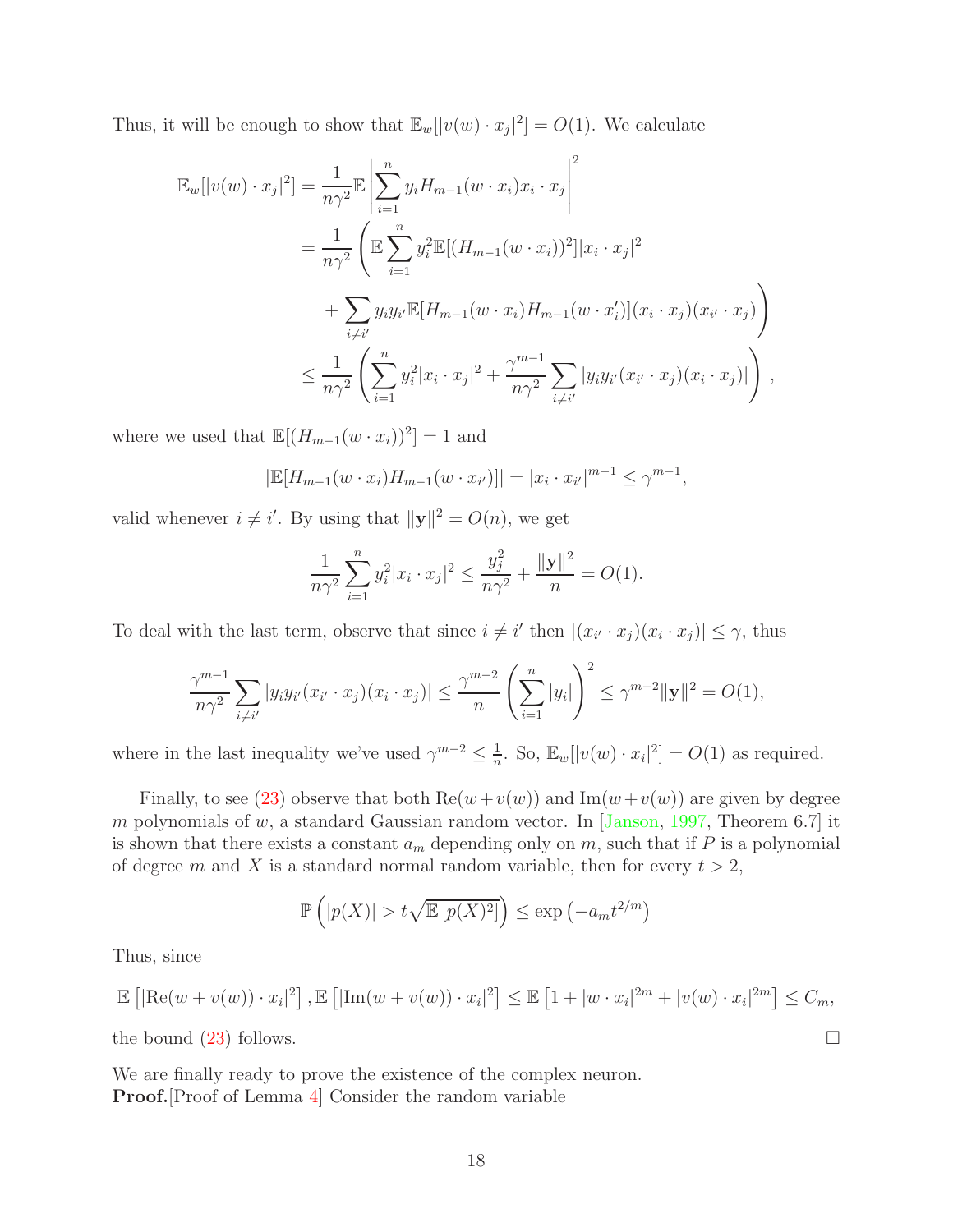$$
F = \mathbf{g} \cdot \mathbf{y} = \sum_{i=1}^{n} y_i g(x_i)
$$

and set  $W = \text{Re}(w + v(w))$  and  $W' = \text{Im}(w + v(w))$ . Lemma [5](#page-15-0) gives

$$
\mathbb{E}[F] \ge \frac{1}{2\sqrt{n\gamma^2}} \|\mathbf{y}\|^2.
$$

Using Lemma [6](#page-15-2) and Cauchy-Schwartz we may see that

$$
\mathbb{E}\left[F^2\right] \le \sum_{i=1}^n y_i^2 \mathbb{E}_{w,a} \left[\sum_{i=1}^n g(x_i)^2\right] \le C_m n \|y\|^2.
$$

Define  $G = \mathbb{1}_{\left\{\exists i: |W \cdot x_i|, |W' \cdot x_i| \geq (4C_m \log(n))^{\frac{m}{2}}\right\}}$ . A second application of Cauchy-Schwartz gives

$$
\mathbb{E}\Big[FG\Big] \leq \sqrt{C_m n \|\mathbf{y}\|^2 \mathbb{E}\left[G\right]}.
$$

Now, the estimate [\(23\)](#page-15-3) and a union bound yields

$$
\mathbb{E}[G] \le n \exp(-4 \log(n)) \le \frac{1}{n^3}.
$$

Therefore,

$$
\mathbb{E}\Big[FG\Big] \le \frac{1}{n}C_m \|\mathbf{y}\|.
$$

Combining this with the lower bound of  $\mathbb{E}[F]$ , we finally have

$$
\mathbb{E}\Big[F(1-G)\Big] \ge \frac{1}{2\sqrt{n\gamma^2}} \|\mathbf{y}\|^2 - \frac{1}{n} C_m \|\mathbf{y}\| \ge \frac{1}{4\sqrt{n\gamma^2}} \|\mathbf{y}\|^2,
$$

where the last inequality is valid as long as  $n$  is large enough. The claim now follows via taking a realization that exceeds the expectation. Since we might as well assume that the sample contains an orthonormal basis,  $(21)$  follows as well.

#### <span id="page-18-0"></span>5.4 Approximating a complex neuron with ReLU activation

Our goal in this section is to prove the following lemma, showing that the complex polynomial can be essentially replaced by a ReLU. We write  $\psi(t) = \text{ReLU}(t)$  and recall that  $\varphi(t) =$  $\frac{1}{\sqrt{m}}H_m(t)$ .

<span id="page-18-1"></span>**Lemma 8** For any  $w, w' \in \mathbb{R}^d, z \in \mathbb{C}$  with  $|z| = 1$  and  $M > 0$ , there exist a pair of random variables  $S, B$  and a random vector  $W \in \mathbb{R}^d$  such that for any  $x \in \mathbb{S}^{d-1}$  with  $m(|w \cdot x| + |w' \cdot x|) \leq M,$ 

$$
\mathbb{E}\left[S\psi(W\cdot x-B)\right] = \frac{c_{z,m}}{M^m}\text{Re}\left(z\cdot\varphi(w\cdot x+\mathbf{i}w'\cdot x)\right),\,
$$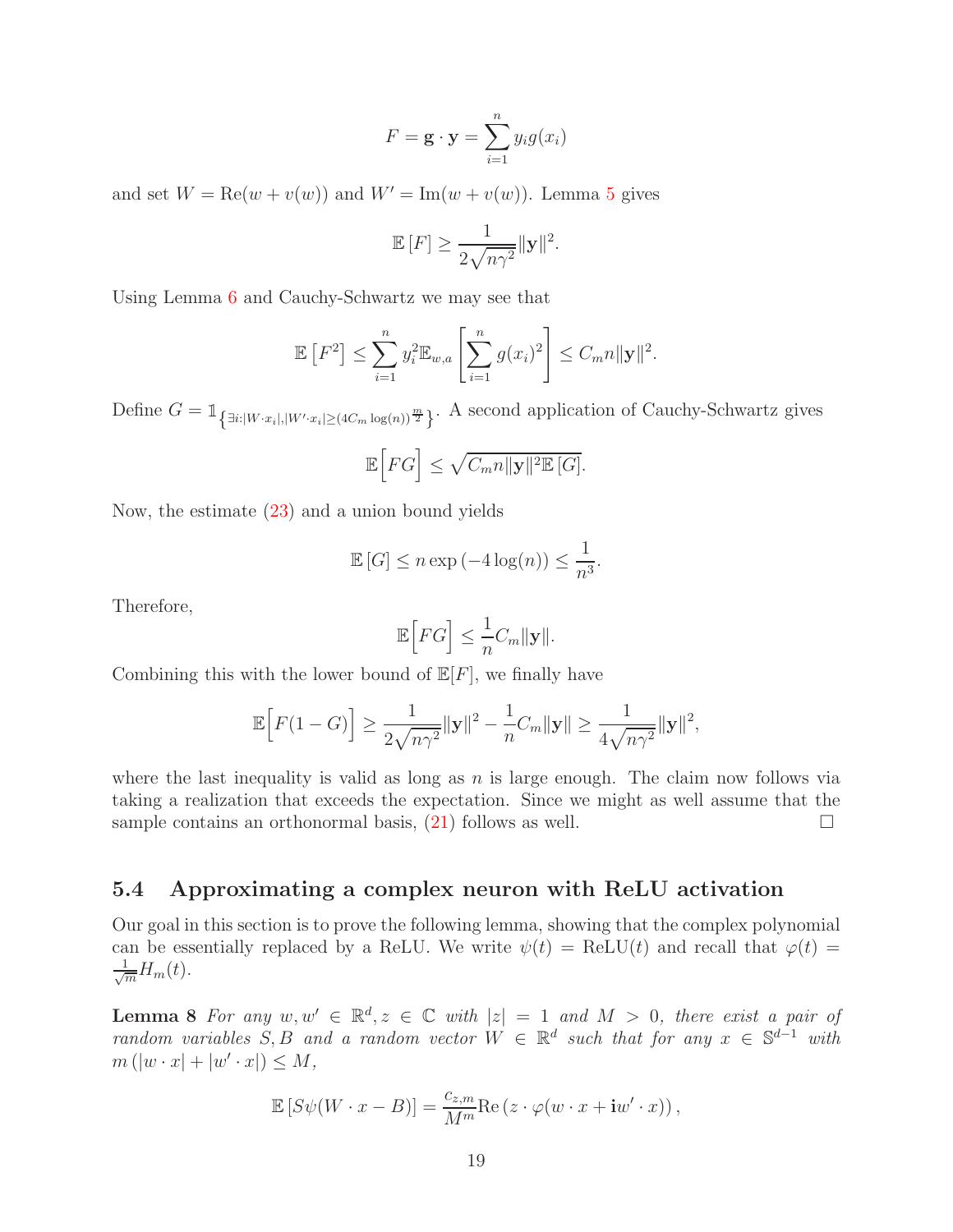where  $c_{z,m}$  depends only on m and z and there exists another constant  $c_m$ , such that

<span id="page-19-0"></span>
$$
\frac{1}{c_m} \ge c_{z,m} \ge c_m. \tag{24}
$$

Moreover,

$$
|S| = 1, |B| \le M \quad almost \; surely,
$$

and

$$
W = w + j \cdot w' \text{ for some } j \in \{0, 1, \dots, m\}.
$$

Let us first see how to complete the proof of Theorem [4](#page-11-3) using the combination of the above with Lemma [4.](#page-14-0)

Proof.[of Theorem [4\]](#page-11-3) Invoke Lemma [4](#page-14-0) to obtain a function

$$
g(x) = Re (z \cdot \varphi (x \cdot \widetilde{w} + i x \cdot \widetilde{w}'))
$$

such that

$$
\mathbf{y} \cdot \mathbf{g} \ge \frac{1}{2C_m \sqrt{n \gamma^2}} ||\mathbf{y}||^2,
$$

and such that for every  $i \in [n]$ ,

$$
|\widetilde{w} \cdot x_i|, |\widetilde{w}' \cdot x_i| \leq C_m \log(n)^{\frac{m}{2}}.
$$

Set  $M = 2C_m m \log(n)^{\frac{m}{2}}$ , so that  $m(|\tilde{w} \cdot x_i| + |\tilde{w}' \cdot x_i|) \leq M$ . By Lemma [8,](#page-18-1) we may find  $\sigma, w, b$ , such that

$$
|b|^2 \le M^2, \|w\|^2 \le m^2(\|\widetilde{w}\| + \|\widetilde{w}'\|)^2 \le 4C_m m^2 d \log(n)^m, \quad |\sigma| = 1,
$$

for which we define  $f(x) = \sigma \psi(w \cdot x - b)$ . The lemma then implies,

$$
\mathbf{y} \cdot \mathbf{f} \ge \frac{c_m}{M^m} \mathbf{y} \cdot \mathbf{g} \ge \frac{c'_m}{M^m \sqrt{n \gamma^2}} ||\mathbf{y}||^2,
$$

and

$$
\|\mathbf{f}\|^2 = \sum_{i=1}^n (\psi(w \cdot x_i - b))^2 \le 2 \sum_{i=1}^n (|w \cdot x_i|^2 + b^2)
$$
  

$$
\le 2M^2 n + 2 \sum_{i=1}^n |w \cdot x_i|^2.
$$

By Lemma [8,](#page-18-1)  $w = \tilde{w} + j \cdot \tilde{w}'$  for some  $j = 0, ..., m$ . Hence,  $|w \cdot x_i|^2 \leq 2m(|\tilde{w} \cdot x_i|^2 + |\tilde{w}' \cdot x_i|^2)$ and

$$
\|\mathbf{f}\|^2 \le 2M^2n + 4m\sum_{i=1}^n (|\widetilde{w} \cdot x_i|^2 + |\widetilde{w} \cdot x_i|^2) \le 10mM^2n.
$$

The proof is concluded by substituting  $M$ .

It remains to prove Lemma [8.](#page-18-1) This is done in the next subsections.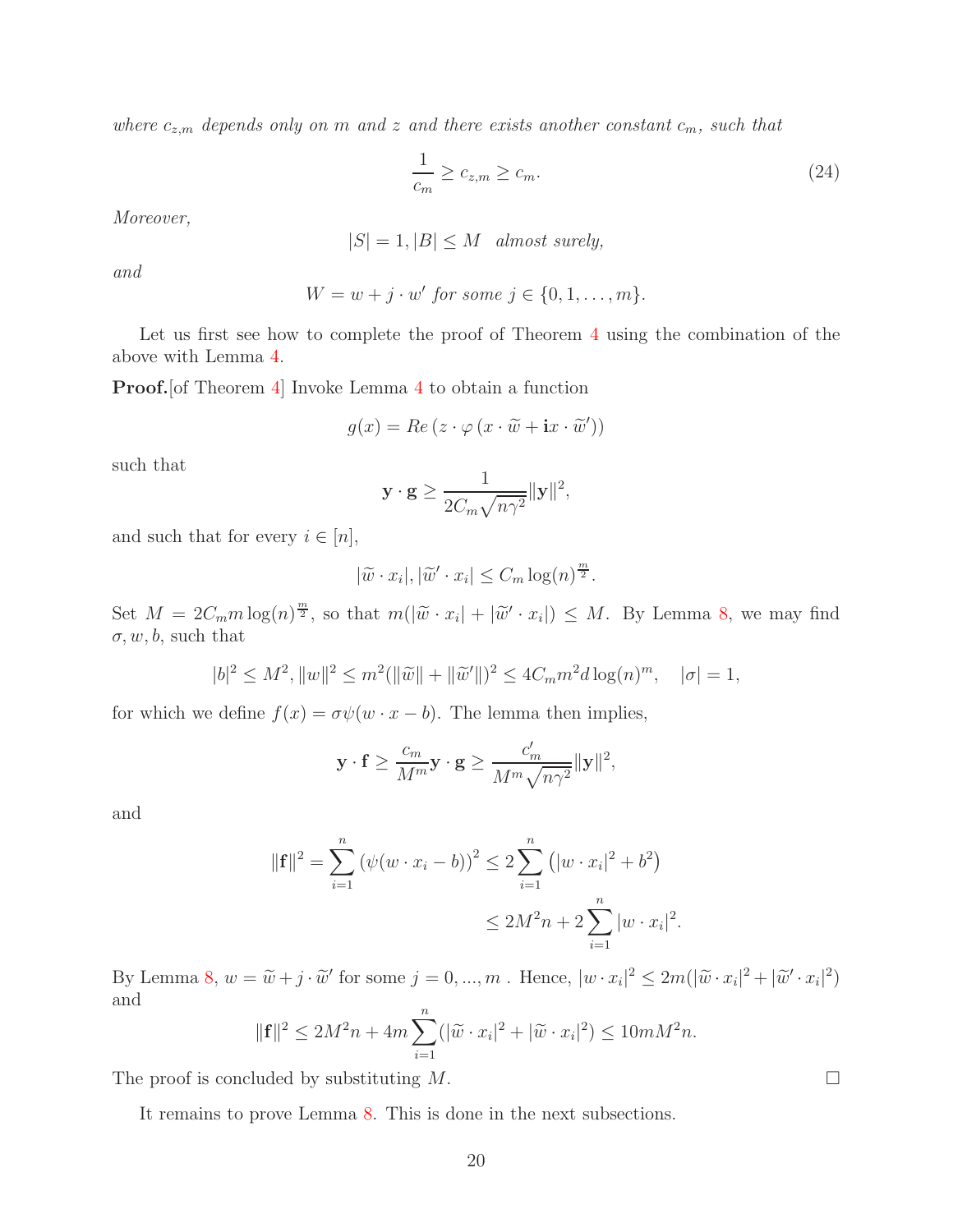#### 5.4.1 On homogeneous polynomials

Since our aim is to approximate a polynomial by ReLU, we first find an appropriate polynomial basis to work with.

**Lemma 9** Any polynomial of the form  $(x, y) \rightarrow Re(z \cdot (x + iy)^m)$  has the form,

$$
\sum_{j=0}^{m} a_j (x+j \cdot y)^m.
$$

Proof. Define

 $\mathcal{H}_m = \{p(x, y)|p \text{ is a degree } m \text{ homogeneous polynomial}\},\$ 

and

$$
A_m = \{(x+j \cdot y)^m | j = 0, ..., m\}.
$$

It will suffice to show that  $A_m$  forms a basis for  $\mathcal{H}_m$ . The result will follow since  $Re(z \cdot (x +$ iy)<sup>*m*</sup>) is clearly homogeneous. For  $0 \le j \le m$ , set  $p_j = (x + j \cdot y)^m$ , so that  $p_j \in A_m$  and

<span id="page-20-0"></span>
$$
p_j = \sum_{k=0}^m \binom{m}{k} j^k y^k x^{m-k}.
$$

Note that the set  $\{ {m \choose k} y^k x^{m-k} | k = 0, ..., m \}$  forms a basis for  $\mathcal{H}_m$  and in that basis  $p_j$ has coordinates  $(1, j, \ldots, j<sup>m</sup>)$ . Taking the Vandermonde determinant of the matrix whose columns are  $\{p_j : j = 0, ..., m\}$ , we see that it must also be a basis for  $\mathcal{H}_m$ .

**Corollary** 1 Let  $w, w' \in \mathbb{R}^d$  and  $z \in \mathbb{C}$ , then we have the following representation:

$$
\operatorname{Re}\left(z \cdot \varphi(w \cdot x + \mathbf{i}w' \cdot x)\right) = \sum_{j=0}^{m} p_{z,j}((w + jw') \cdot x),
$$

where each  $p_{z,j}$  is a polynomial of degree m, which depends continuously on z.

**Proof.** The representation is immediate from the previous lemma. To address the point of continuity, we write

Re 
$$
(z \cdot \varphi(w \cdot x + \mathbf{i}w' \cdot x))
$$
 = Re $(z)$ Re  $(\varphi(w \cdot x + \mathbf{i}w' \cdot x))$  - Im $(z)$ Im  $(\varphi(w \cdot x + \mathbf{i}w' \cdot x))$   
 = Re $(z)$ Re  $(\varphi(w \cdot x + \mathbf{i}w' \cdot x))$  + Im $(z)$ Re  $(\mathbf{i} \cdot \varphi(w \cdot x + \mathbf{i}w' \cdot x))$   
 =  $\sum_{j=0}^{m} (\text{Re}(z)p_{1,j}((w + jw') \cdot x) + \text{Im}(z)p_{1,j}((w + jw') \cdot x))$ .

So,  $p_{z,j}$  is a linear combination of  $p_{1,j}$  and  $p_{i,j}$ , with coefficients that vary continuously in z.  $\Box$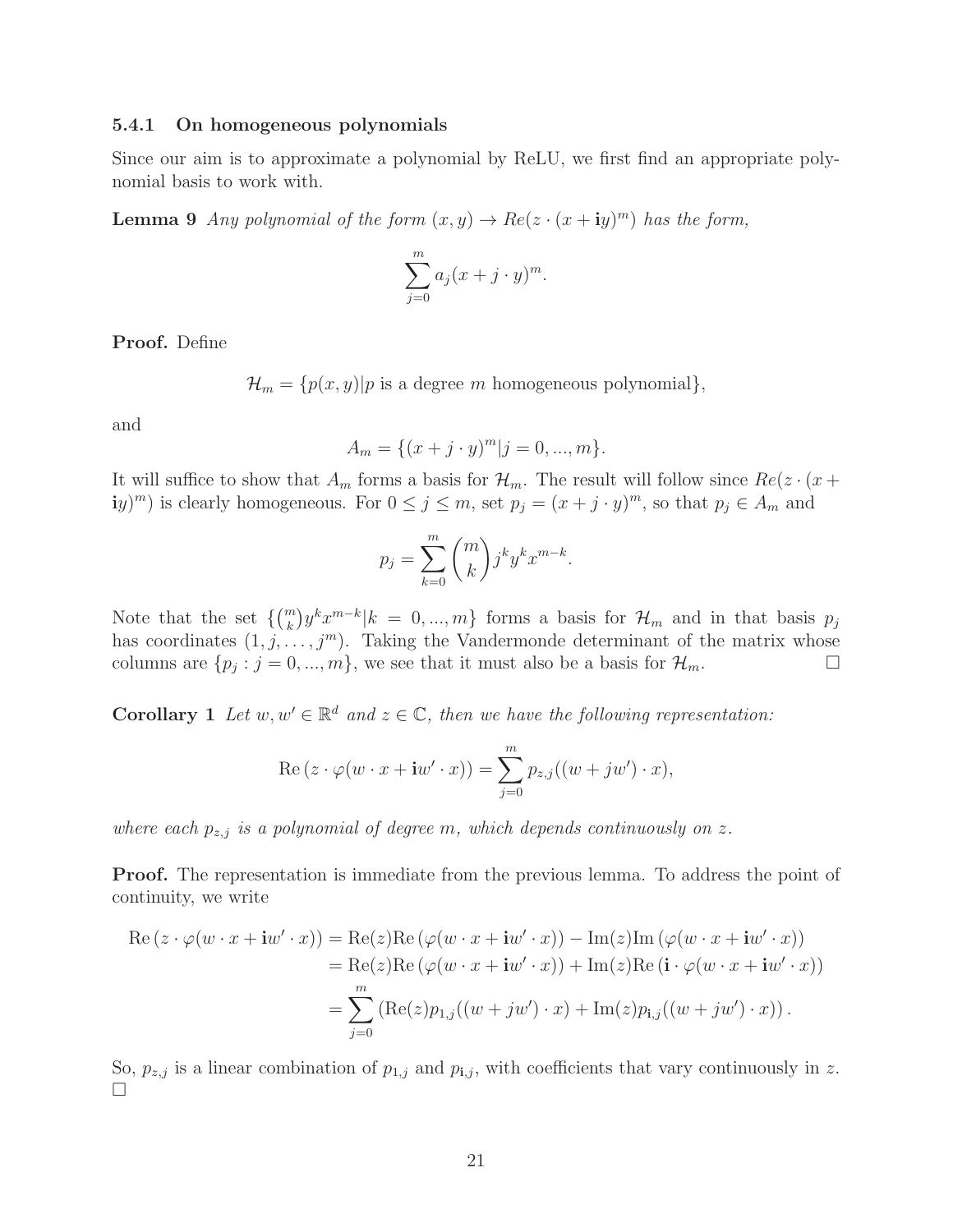#### 5.4.2 ReLUs as universal approximators

Next, we show how ReLU functions might be used to universally approximate compactly supported functions.

**Proposition 5** Let  $f : \mathbb{R} \to \mathbb{R}$  be twice differentiable and compactly supported on  $[-M, M]$ . Then, there exists a pair of random variables  $S, B$ , such that, for every  $x \in [-M, M]$ ,

<span id="page-21-0"></span>
$$
\mathbb{E}\left[S\psi(x-B)\right] = \frac{f(x)}{\int |f''|},
$$

and such that, almost surely  $|B| \leq M$  and  $|S| = 1$ .

**Proof.** Observe that, when considered as a distribution,  $\psi(x)'' = \delta_0$ . Therefore, there exists a linear function L such that

$$
f(x) + L(x) = \int_{-M}^{M} \psi(x - y) f''(y) dy.
$$

 $f''(x)$  is the second derivative of a compactly supported function which implies that  $f(x)$  +  $L(x)$  is compactly supported as well. Hence,  $L(x) \equiv 0$ . Let B be the random variable whose density is  $\frac{|f''|}{f^M}$  $\frac{|J''|}{\int_{-M}^M |f''|}$  and set  $S = \text{sign}(f''(B)))$ . We now have

$$
\mathbb{E}\left[S\psi(x-B)\right] = \frac{\int_{-M}^{M} \psi(x-y) f''(y) dy}{\int_{-M}^{M} |f''|} = \frac{f(x)}{\int |f''|}.
$$

<span id="page-21-1"></span>

#### 5.4.3 Completing the proof of Lemma [8](#page-18-1)

Set  $\chi_M$  to be a bump function for the interval  $[-M, M]$ . That is,

- $\chi_M : \mathbb{R} \to \mathbb{R}$  is smooth.
- $\bullet\ 0 \leq \chi_M \leq 1.$
- $\chi_M(x) = 1$  for  $x \in [-M, M]$ .
- $\chi_M(x) = 0$  for  $|x| > 2M$ .

By Corollary [1,](#page-20-0) for any  $w, w' \in \mathbb{R}^d, z \in \mathbb{C}$  we have the representation

$$
\operatorname{Re}\left(z \cdot \varphi(w \cdot x + \mathrm{i}w' \cdot x)\right) \chi_M(|w \cdot x| + m|w' \cdot x|) = \sum_{j=0}^{m} p_{z,j}((w+jw') \cdot x) \chi_M(|w \cdot x| + m|w' \cdot x|).
$$
\n(25)

**Proof.** [of Lemma [8\]](#page-18-1) Define  $X = \{x \in \mathbb{S}^{d-1} : m(|w \cdot x| + |w' \cdot x|) \leq M\}$ . Observe that for all  $x \in X$ ,

Re 
$$
(\varphi(w \cdot x + \mathbf{i}w' \cdot x))
$$
 = Re  $(\varphi(w \cdot x + \mathbf{i}w' \cdot x)) \chi_M (m (|w \cdot x| + |w' \cdot x|))$ .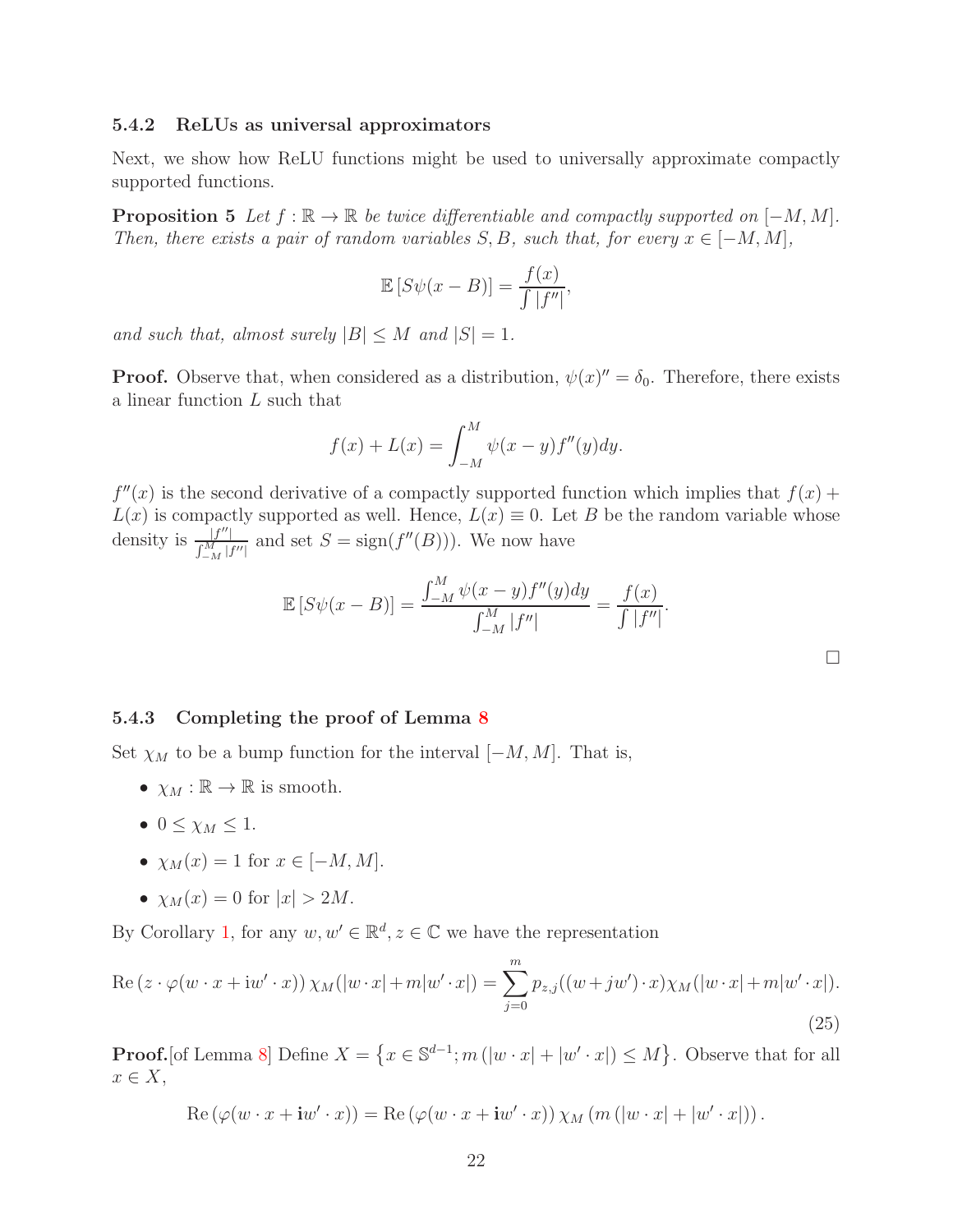Moreover, if  $j = 0, \ldots, m$ , then  $\chi_M((w + jw') \cdot x) = 1$ , as well. By invoking Proposition [5](#page-21-0) we deduce that for every  $j = 0, ..., m$ , there exists a pair of random variables  $S_j$ ,  $B_j$  and a constant  $c_{z,j} > 0$  depending only on j, m and z, such that

$$
\mathbb{E}\left[S_j\psi\left((w+jw')\cdot x-B_j\right)\right] = \frac{c_{z,j}}{M^m}p_{z,j}\left((w+jw')\cdot x\right)\chi_M\left((w+jw')\cdot x\right), \quad \forall x \in X,
$$

Here we have used the fact that if  $p_j$  is one of the degree m polynomials in the decomposition  $(25)$ , then there exist some constants  $C'_{z,j}, C_{z,j} > 0$ , for which

$$
C'_{z,j}M^m \leq \int\limits_{-M}^{M} |p''_{z,j}| \leq \int\limits_{-2M}^{2M} |p''_{z,j}| \leq C_{z,j}M^m.
$$

We now set J to be a random index from the set  $\{0, \ldots, m\}$  with

$$
\mathbb{P}(J=j) = \frac{c_{z,j}^{-1}}{\sum_{j'} c_{z,j'}^{-1}}.
$$

If we set  $c_{z,m} = \frac{1}{\sum c}$  $\frac{1}{\sum_{j'} c_{z,j'}^{-1}}$ , and  $S := S_J, B = B_J, W = w + Jw'$  it follows from [\(25\)](#page-21-1) that

$$
\mathbb{E}\left[S\psi(W \cdot x - B)\right] = \frac{c_{z,m}}{M^m} \sum_{j=0}^{m} p_{z,j}((w + jw') \cdot x)\chi_M((w + jw') \cdot x)
$$
  
=  $\frac{c_{z,m}}{M^m} \text{Re}\left(z \cdot \varphi(w \cdot x + \mathbf{i}w' \cdot x)\right)\chi_M\left(m\left(|w \cdot x| + |w' \cdot x|\right)\right).$ 

Finally since, by Corollary [1,](#page-20-0)  $c_{z,m}$  depends continuously on z, a compactness argument implies  $(24)$ .

# References

- <span id="page-22-1"></span>Zeyuan Allen-Zhu, Yuanzhi Li, and Zhao Song. A convergence theory for deep learning via over-parameterization. In Proceedings of the 36th International Conference on Machine Learning, volume 97 of Proceedings of Machine Learning Research, pages 242–252. PMLR, 2019.
- <span id="page-22-3"></span>Alexandr Andoni, Rina Panigrahy, Gregory Valiant, and Li Zhang. Learning polynomials with neural networks. In *International conference on machine learning*, pages 1908–1916, 2014.
- <span id="page-22-2"></span>Sanjeev Arora, Simon Du, Wei Hu, Zhiyuan Li, and Ruosong Wang. Fine-grained analysis of optimization and generalization for overparameterized two-layer neural networks. In Proceedings of the 36th International Conference on Machine Learning, volume 97 of Proceedings of Machine Learning Research, pages 322–332. PMLR, 2019.
- <span id="page-22-0"></span>Francis Bach. Breaking the curse of dimensionality with convex neural networks. The Journal of Machine Learning Research, 18(1):629–681, 2017.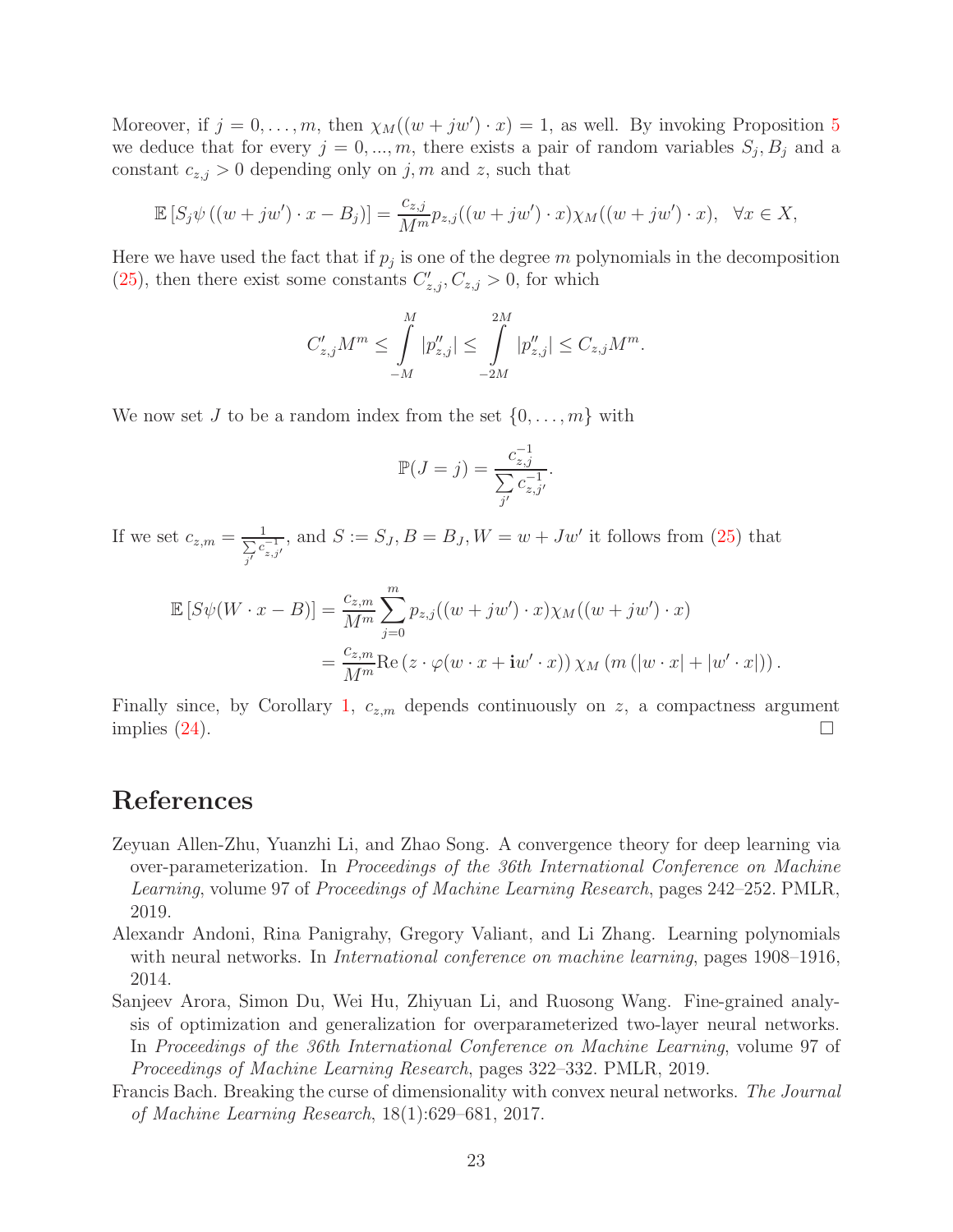- <span id="page-23-14"></span>Andrew R. Barron. Universal approximation bounds for superpositions of a sigmoidal function. IEEE Transactions on Information Theory, 39(3):930–945, 1993.
- <span id="page-23-3"></span>Peter L Bartlett. The sample complexity of pattern classification with neural networks: the size of the weights is more important than the size of the network. IEEE transactions on Information Theory, 44(2):525–536, 1998.
- <span id="page-23-12"></span>Peter L Bartlett, Dylan J Foster, and Matus J Telgarsky. Spectrally-normalized margin bounds for neural networks. In Advances in Neural Information Processing Systems, pages 6240–6249, 2017.
- <span id="page-23-1"></span>Eric B Baum. On the capabilities of multilayer perceptrons. *Journal of complexity*, 4(3): 193–215, 1988.
- <span id="page-23-4"></span>Yoshua Bengio, Nicolas L Roux, Pascal Vincent, Olivier Delalleau, and Patrice Marcotte. Convex neural networks. In Advances in neural information processing systems, pages 123–130, 2006.
- <span id="page-23-9"></span>Guy Bresler and Dheeraj Nagaraj. A corrective view of neural networks: Representation, memorization and learning. *arXiv preprint arXiv:2002.00274*, 2020.
- <span id="page-23-8"></span>Lenaic Chizat and Francis Bach. On the global convergence of gradient descent for overparameterized models using optimal transport. In Advances in Neural Information Processing Systems 31, pages 3036–3046. 2018.
- <span id="page-23-6"></span>Lenaic Chizat, Edouard Oyallon, and Francis Bach. On lazy training in differentiable programming. In Advances in Neural Information Processing Systems 32, pages 2937–2947. 2019.
- <span id="page-23-0"></span>George Cybenko. Approximation by superpositions of a sigmoidal function. Mathematics of control, signals and systems, 2(4):303–314, 1989.
- <span id="page-23-10"></span>Amit Daniely. Neural networks learning and memorization with (almost) no overparameterization. arXiv preprint arXiv:1911.09873, 2019.
- <span id="page-23-11"></span>Amit Daniely. Memorizing gaussians with no over-parameterizaion via gradient decent on neural networks. arXiv preprint arXiv:2003.12895, 2020.
- <span id="page-23-5"></span>Simon Du, Jason Lee, Haochuan Li, Liwei Wang, and Xiyu Zhai. Gradient descent finds global minima of deep neural networks. In Proceedings of the 36th International Conference on Machine Learning, volume 97 of Proceedings of Machine Learning Research, pages 1675–1685. PMLR, 2019.
- <span id="page-23-15"></span>Charles Fefferman. Reconstructing a neural net from its output. Revista Matemática Iberoamericana, 10(3):507–555, 1994.
- <span id="page-23-7"></span>Behrooz Ghorbani, Song Mei, Theodor Misiakiewicz, and Andrea Montanari. Limitations of lazy training of two-layers neural network. In Advances in Neural Information Processing Systems, pages 9108–9118, 2019.
- <span id="page-23-2"></span>Arthur Jacot, Franck Gabriel, and Clément Hongler. Neural tangent kernel: Convergence and generalization in neural networks. In Advances in neural information processing systems, pages 8571–8580, 2018.
- <span id="page-23-17"></span>Svante Janson. Gaussian Hilbert spaces, volume 129. Cambridge university press, 1997.
- <span id="page-23-13"></span>Ziwei Ji and Matus Telgarsky. Polylogarithmic width suffices for gradient descent to achieve arbitrarily small test error with shallow relu networks. In International Conference on Learning Representations, 2020.
- <span id="page-23-16"></span>Ziwei Ji, Matus Telgarsky, and Ruicheng Xian. Neural tangent kernels, transportation mappings, and universal approximation. In International Conference on Learning Represen-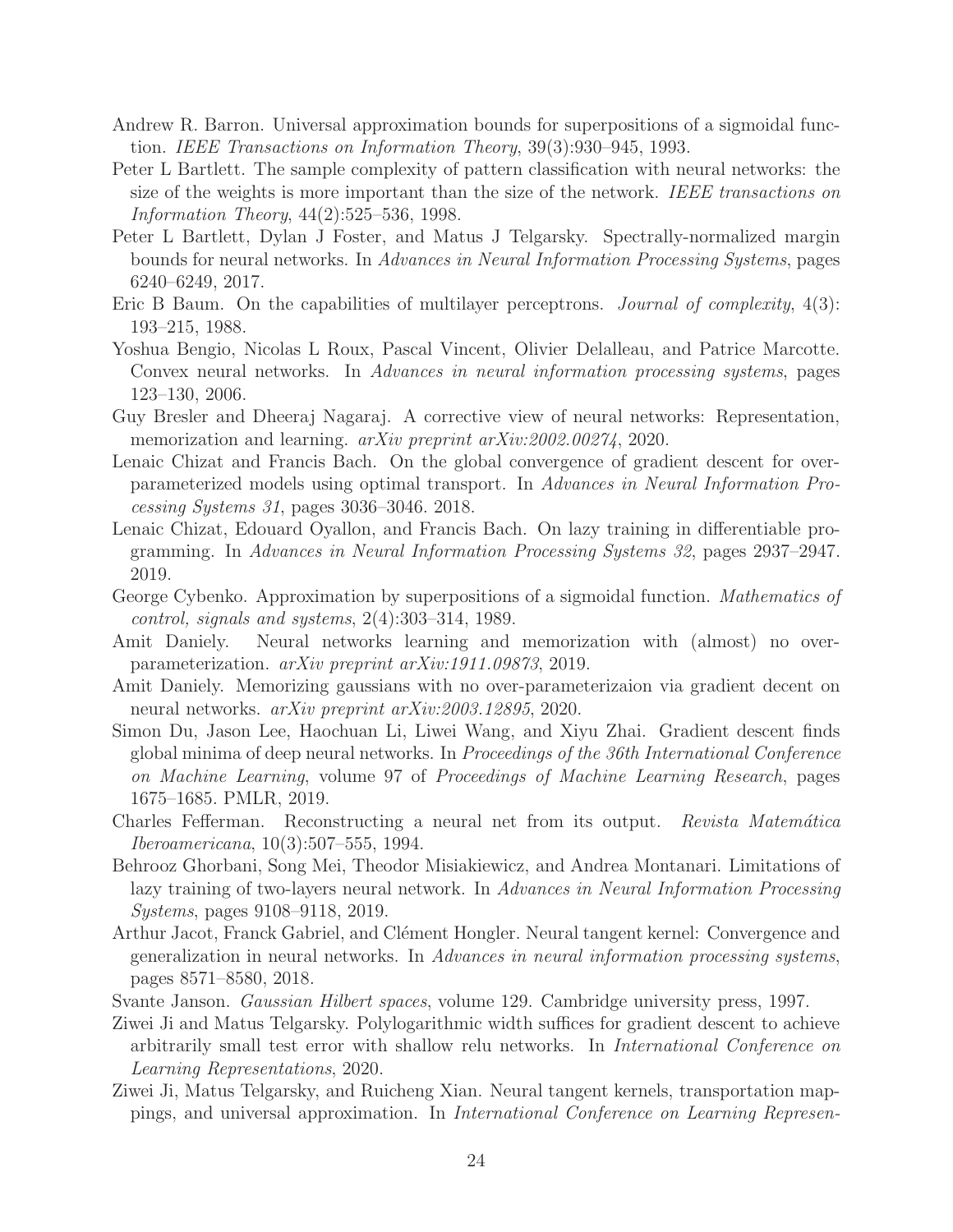tations, 2020.

- <span id="page-24-12"></span>Adam Tauman Kalai, Adam R Klivans, Yishay Mansour, and Rocco A Servedio. Agnostically learning halfspaces. SIAM Journal on Computing, 37(6):1777–1805, 2008.
- <span id="page-24-8"></span>Kenji Kawaguchi and Jiaoyang Huang. Gradient descent finds global minima for generalizable deep neural networks of practical sizes. In 57th Allerton Conference on Communication, Control, and Computing (Allerton). IEEE, 2019.
- <span id="page-24-0"></span>Moshe Leshno, Vladimir Ya Lin, Allan Pinkus, and Shimon Schocken. Multilayer feedforward networks with a nonpolynomial activation function can approximate any function. Neural networks, 6(6):861–867, 1993.
- <span id="page-24-4"></span>Yuanzhi Li and Yingyu Liang. Learning overparameterized neural networks via stochastic gradient descent on structured data. In Advances in Neural Information Processing Systems, pages 8157–8166, 2018.
- <span id="page-24-7"></span>Song Mei, Andrea Montanari, and Phan-Minh Nguyen. A mean field view of the landscape of two-layer neural networks. Proceedings of the National Academy of Sciences, 115(33): E7665–E7671, 2018.
- <span id="page-24-9"></span>Behnam Neyshabur, Ryota Tomioka, and Nathan Srebro. Norm-based capacity control in neural networks. In Conference on Learning Theory, pages 1376–1401, 2015.
- <span id="page-24-10"></span>Greg Ongie, Rebecca Willett, Daniel Soudry, and Nathan Srebro. A function space view of bounded norm infinite width relu nets: The multivariate case. In *International Conference* on Learning Representations, 2020.
- Samet Oymak and Mahdi Soltanolkotabi. Towards moderate overparameterization: global convergence guarantees for training shallow neural networks. CoRR, abs/1902.04674, 2019.
- <span id="page-24-11"></span>Pedro Savarese, Itay Evron, Daniel Soudry, and Nathan Srebro. How do infinite width bounded norm networks look in function space? In Proceedings of the Thirty-Second Conference on Learning Theory, volume 99 of Proceedings of Machine Learning Research, pages 2667–2690. PMLR, 2019.
- <span id="page-24-1"></span>Shai Shalev-Shwartz and Shai Ben-David. Understanding machine learning: From theory to algorithms. Cambridge university press, 2014.
- <span id="page-24-5"></span>Mahdi Soltanolkotabi, Adel Javanmard, and Jason D Lee. Theoretical insights into the optimization landscape of over-parameterized shallow neural networks. IEEE Transactions on Information Theory, 65(2):742–769, 2018.
- Zhao Song and Xin Yang. Quadratic suffices for over-parametrization via matrix chernoff bound. CoRR, abs/1906.03593, 2019.
- <span id="page-24-6"></span>Gilad Yehudai and Ohad Shamir. On the power and limitations of random features for understanding neural networks. In Advances in Neural Information Processing Systems, pages 6594–6604, 2019.
- <span id="page-24-3"></span>Chulhee Yun, Suvrit Sra, and Ali Jadbabaie. Small relu networks are powerful memorizers: a tight analysis of memorization capacity. In Advances in Neural Information Processing Systems, pages 15532–15543, 2019.
- <span id="page-24-2"></span>Chiyuan Zhang, Samy Bengio, Moritz Hardt, Benjamin Recht, and Oriol Vinyals. Understanding deep learning requires rethinking generalization. In 5th International Conference on Learning Representations, ICLR 2017. OpenReview.net, 2017.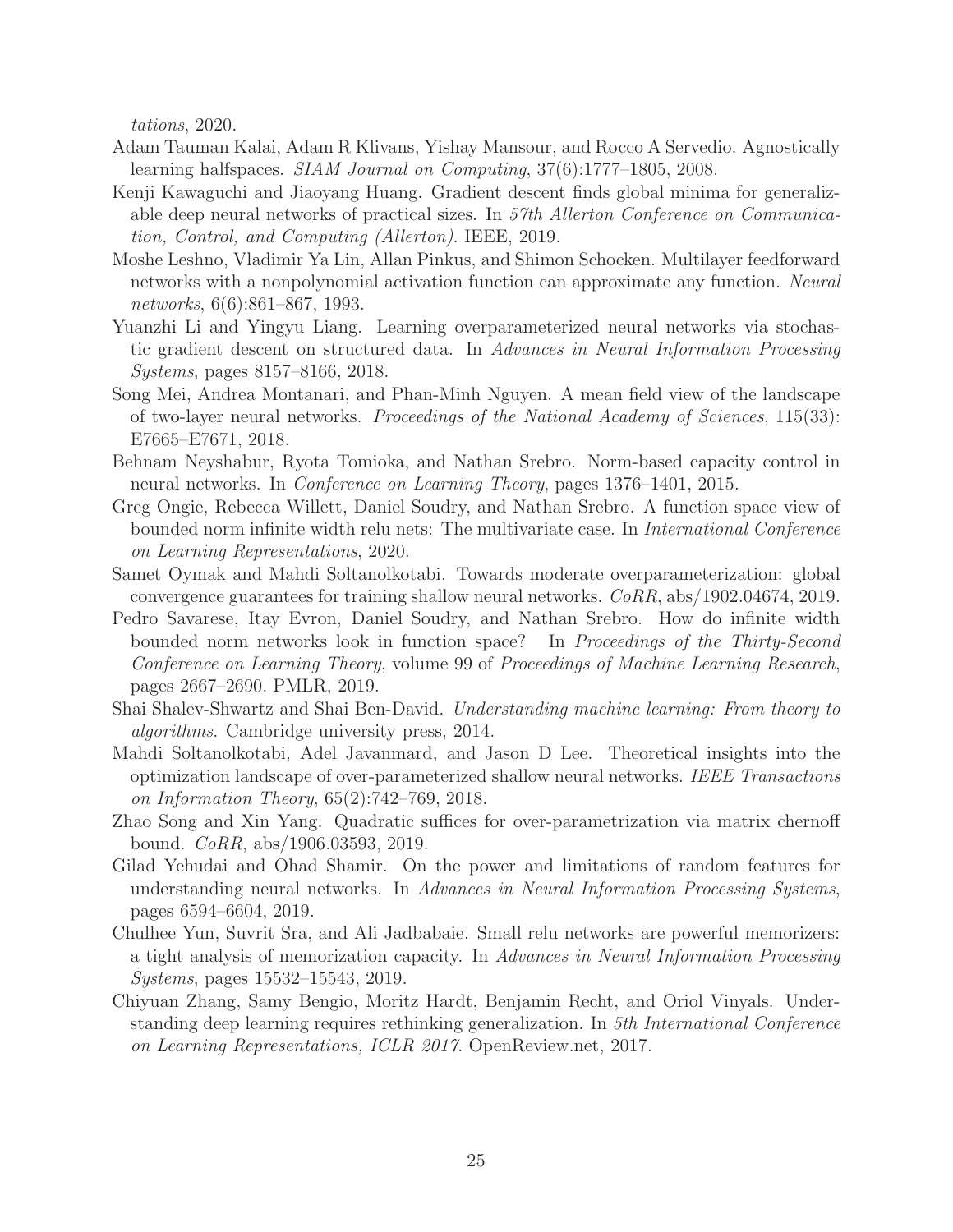# <span id="page-25-0"></span>A Hermite polynomials

Define the  $m$ 'th Hermite polynomial by:

$$
H_m(x) = \frac{(-1)^m}{\sqrt{m!}} \left( \frac{d^m}{dx^m} e^{-\frac{x^2}{2}} \right) e^{\frac{x^2}{2}}.
$$

For ease of notion we also define  $H_{-1} \equiv 0$ . The Hermite polynomials may also be regarded as the power series associated to the function  $F(t, x) = \exp(tx - \frac{t^2}{2})$  $\frac{t^2}{2}$ ). Indeed,

$$
F(t,x) = \exp\left(\frac{x^2}{2} - \frac{(x-t)^2}{2}\right)
$$
  
=  $e^{\frac{x^2}{2}} \sum_{\ell=0}^{\infty} \frac{t^m}{m!} \left(\frac{d^m}{dt^m} e^{-\frac{(x-t)^2}{2}}\right)\Big|_{t=0}$   
=  $\sum_{m=0}^{\infty} \frac{t^m}{\sqrt{m!}} H_m(x).$  (26)

Observe that  $\frac{d}{dx}F(t, x) = tF(t, x)$ , so that, since  $H_0 \equiv 1$ ,

$$
\sum_{m=1}^{\infty} \frac{t^m}{\sqrt{(m-1)!}} H_{m-1}(x) = \sum_{m=1}^{\infty} \frac{t^m}{\sqrt{m!}} H'_m(x),
$$

and we deduce

<span id="page-25-2"></span>
$$
H'_m = \sqrt{m}H_{m-1}.\tag{27}
$$

Also  $\frac{d}{dt}F(t, x) = (x - t)F(t, x)$  and a similar argument shows that

$$
\sqrt{\frac{m}{m-1}}H_m(x) = \frac{x}{\sqrt{m-1}}H_{m-1}(x) - H_{m-2}(x).
$$
\n(28)

Furthermore, we show that the family  ${H_m}$  satisfies the following orthogonality relation, which we shall freely use.

**Lemma 10** Let  $X, Y \sim \mathcal{N}(0, 1)$  be jointly Gaussian with  $\mathbb{E}[XY] = \rho$ . Then

<span id="page-25-1"></span>
$$
\mathbb{E}[H_m(X)H_{m'}(Y)] = \delta_{m,m'}\rho^m.
$$

**Proof.** Fix  $s, t \in \mathbb{R}$ . We have the following identity

$$
\mathbb{E}\left[F(s,X)F(t,Y)\right] = \mathbb{E}\left[\exp(sX+tY)\right]\exp\left(-\frac{s^2+t^2}{2}\right) = e^{st\cdot\rho},
$$

where in the second equality we have used the formula for the moment generating functions of bi-variate Gaussians. In particular, we have

$$
\frac{d^{m+m'}}{ds^m dt^{m'}} \mathbb{E}\left[F(s,X)F(t,Y)\right]\Big|_{t=0,s=0} = \frac{d^{m+m'}}{ds^m dt^{m'}} e^{st \cdot \rho}\Big|_{t=0,s=0}.
$$

By [\(26\)](#page-25-2), the left hand side equals  $\mathbb{E}[H_{\ell}(X)H_{\ell'}(Y)]$ , while the right hand side is  $\delta_{m,m'}\rho^m$ . The proof is complete.  $\Box$